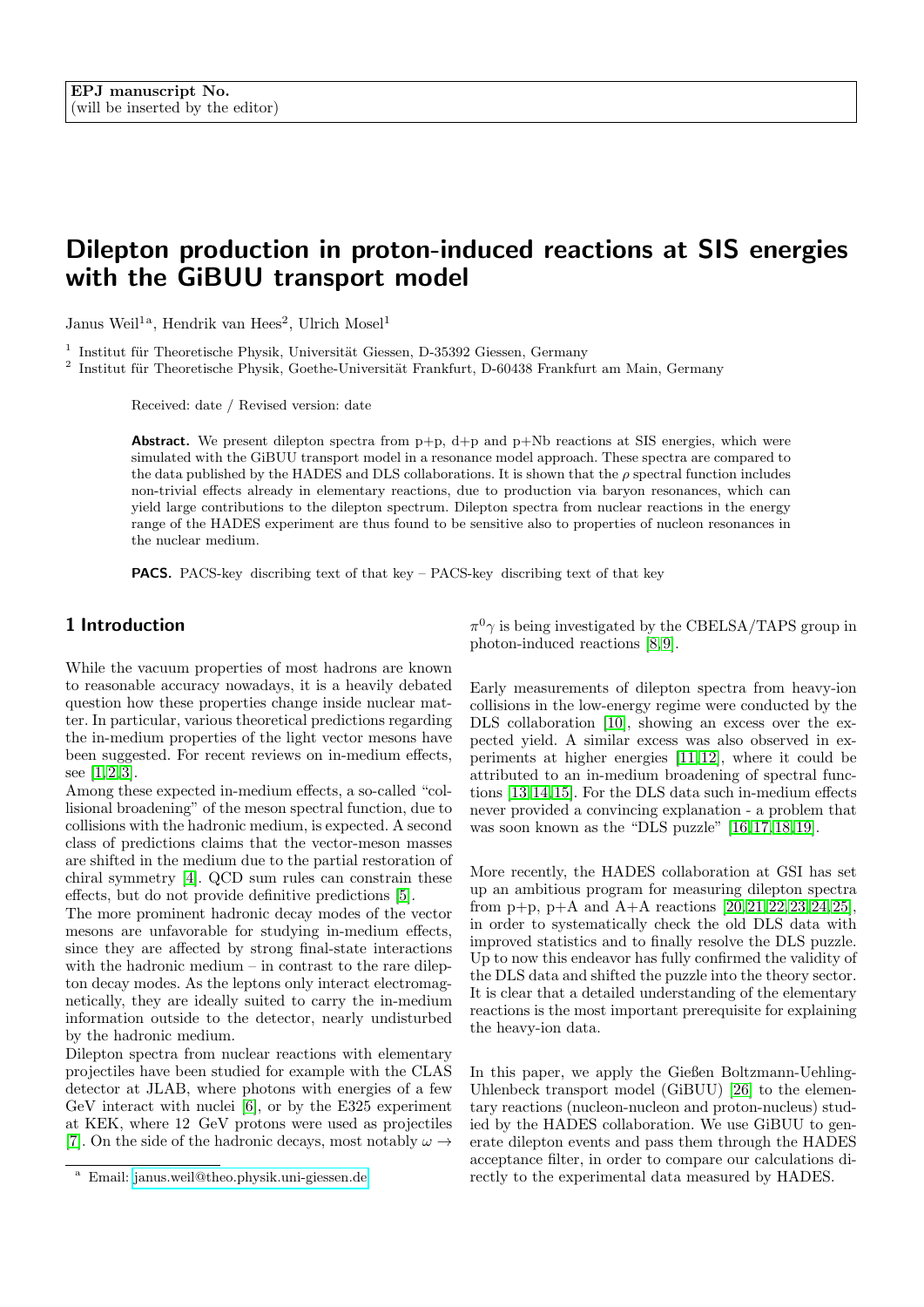## 2 The GiBUU transport model

Our tool for the numerical simulation of dilepton spectra is the GiBUU hadronic transport model, which provides a unified framework for various types of elementary reactions on nuclei as well as heavy-ion collisions [\[26,](#page-16-9) [27\]](#page-16-10). This model takes care of the correct transport-theoretical description of the hadronic degrees of freedom in nuclear reactions, including the propagation, elastic and inelastic collisions and decays of particles.

In GiBUU the spectral one-particle phase-space distributions,  $F(x, p)$ , of all particles are obtained by solving the coupled Kadanoff-Baym equations [\[28\]](#page-16-11) for each particle species in their gradient-expanded form [\[29\]](#page-16-12)

<span id="page-1-0"></span>
$$
\mathcal{D}F(x,p) - \text{tr}\left\{Tf\text{Re}\,S^{\text{ret}}(x,p)\right\}_{\text{pb}} = C(x,p) , \quad (1)
$$

with

$$
\mathcal{D}F = \{p_0 - H, F\}_{\text{pb}} \tag{2}
$$

Here  $\{\ldots\}_{\rm pb}$  denotes a Poisson bracket. In the so-called backflow term (second term on the left-hand side in [\(1\)](#page-1-0)), that is essential for off-shell transport,  $f(x, p)$  is the phasespace density related to F by

$$
F(x,p) = 2\pi gf(x,p) \mathcal{A}(x,p) , \qquad (3)
$$

where  $\mathcal{A}(x, p)$  is the spectral function of the particle<sup>[1](#page-1-1)</sup> and g is the spin-degeneracy factor. The quantity  $\Gamma$  in the backflow term is the width of the spectral function, and  $S^{\text{ret}}(x, p)$  denotes the retarded Green's function. Off-shell transport is thus included and leads to the correct asymptotic spectral functions of particles when they leave the nucleus. The expression  $C(x, p)$  on the right-hand side of [\(1\)](#page-1-0) denotes the collision term that couples all particle species; it contains both a gain and a loss term. For a short derivation of this transport equation and further details we refer the reader to [\[26\]](#page-16-9). In order to solve the BUU equation numerically, we rely on the test-particle ansatz. Here the phase-space densities are approximated by a large number of test particles, each represented by a δ-distribution in coordinate and momentum space.

The collision term contains all sorts of scattering and decay processes: elastic and inelastic two-body collisions, decays of unstable resonances and even three-body collisions. The two-body part of the collision term is separated into The two-body part of the comsion term is separated into<br>two different regimes in terms of the available energy,  $\sqrt{s}$ : a resonance model description at low energies and the Py-THIA string model at high energies.

For baryon-baryon collisions, the transition between the For baryon-baryon comsions, the transition between the two is usually performed at  $\sqrt{s}$  = 2.6 GeV. There is a small window around this border  $(\pm 0.2 \,\text{GeV})$ , where both models are merged linearly into each other in order to ensure a smooth transition. For meson-baryon collisions, the transition region lies at  $\sqrt{s} = 2.2 \pm 0.2 \,\text{GeV}$ .

Unfortunately, the transition region in this default GiBUU prescription lies right inside the range of energies used for the HADES experiment. However, we think that it is important to describe all HADES spectra with one consistent model. In this paper we therefore explore the possibility of pushing the transition region up to higher energies and using an extended resonance model for all reactions measured by HADES.

In the high-energy regime the GiBUU collision term relies on the Monte Carlo event generator Pythia (v6.4) [\[30,](#page-16-13) [31\]](#page-16-14), which is based on the Lund string model. Although Pythia clearly has its strengths at higher energies (tens to hundreds of GeV), it is used in GiBUU down to energies of a few GeV. This works surprisingly well, as has recently been demonstrated for example by GiBUU's successful description of pion data measured by the HARP collaboration [\[32\]](#page-16-15).

Despite this good description of pion observables in the few-GeV energy regime, it turned out that the HADES dilepton data for  $p+p$  collisions at  $3.5 \,\text{GeV}$  pose a some-what greater challenge for PYTHIA [\[33\]](#page-16-16). Most prominently, the vector-meson production is strongly overestimated by the default PYTHIA parameters, and also the intrinsic  $p_T$ distribution needs to be adjusted slightly to reproduce the HADES  $p_T$  spectra.

Since a resonance description should in principle be applicable in the energy regime probed by the HADES expercable in the energy regime probed by the **HADES** experiment ( $\sqrt{s}$  < 3.5 GeV), we try in the following to set up such a description as an alternative to the string model approach.

#### <span id="page-1-2"></span>3 The resonance-model approach

The low-energy part of the nucleon-nucleon collision term is given by a resonance model based on the Teis analysis [\[34\]](#page-16-17), in which all collision cross sections are assumed to be dominated by the excitation of baryon resonances. The GiBUU model currently contains around 30 nucleon resonances, for a complete list see [\[26\]](#page-16-9). However, only the subset used in the Teis analysis is actually being populated in NN collisions, see table [1.](#page-2-0) The properties (masses, widths and branching ratios) of all the resonances are taken from the partial-wave analysis of Manley [\[35\]](#page-16-18). All of these states, except for the  $P_{33}(1600)$ , are not only found in the Manley analysis, but have been confirmed, e.g., by the more recent analysis of Arndt et al. [\[36\]](#page-16-19) and received a four-star rating from the PDG [\[37\]](#page-16-20). We note already here that some of the branching ratios which are important for the present study, in particular those for decay into  $\rho N$  and  $\omega N$  are not very well known and still under experimental investigation [\[38,](#page-16-21) [39\]](#page-16-22).

We use all the resonance parameters and branching ratios exactly as given by Manley, with one exception: The  $\rho\Delta$ decay channels are introduced by Manley only in order to account for missing inelasticities, which are not covered by one- and two-pion final states. In that sense, Manley has no real evidence for the  $\rho\Delta$  final state in particular, but just uses this decay channel to account for the leftover strength. Therefore we take the freedom to replace the  $\rho\Delta$  decays by  $\sigma\Delta$ , in order to avoid an overestimation of the  $\rho$ -meson production. The influence of Manley's  $\rho\Delta$ 

<span id="page-1-1"></span><sup>&</sup>lt;sup>1</sup> A is normalized as  $\int_0^\infty A(x, p) dp_0 = 1$ .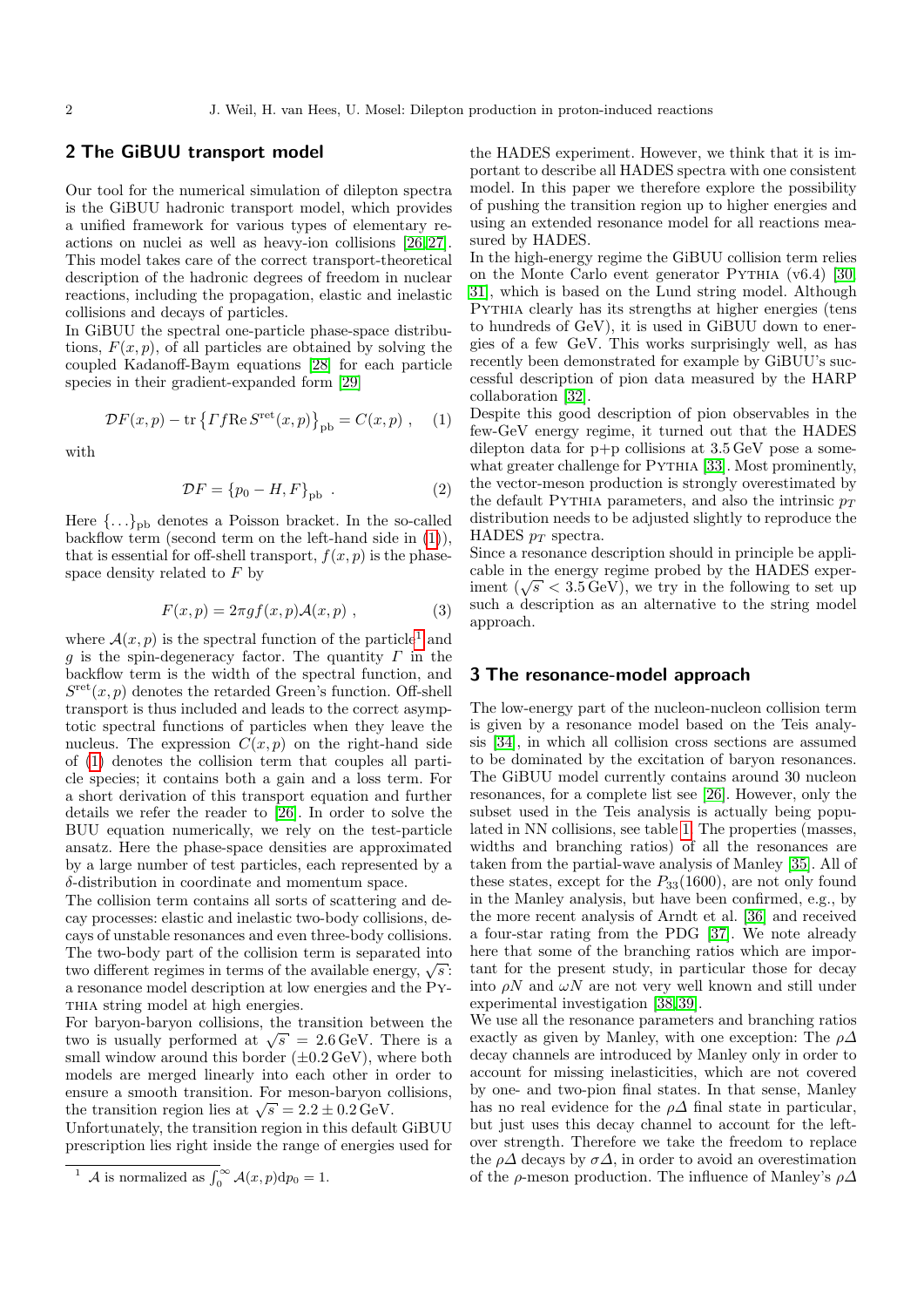J. Weil, H. van Hees, U. Mosel: Dilepton production in proton-induced reactions 3

|                |        | $M_0$ | $\Gamma_0$ | $ {\cal M}^2 /16\pi~[\,{\rm mb}\,{\rm GeV}^2]$ | branching ratio in $\%$ |         |          |              |                |                |                 |                |
|----------------|--------|-------|------------|------------------------------------------------|-------------------------|---------|----------|--------------|----------------|----------------|-----------------|----------------|
|                | rating | [MeV] | [MeV]      | NR                                             | $\Delta R$              | $\pi N$ | $\eta N$ | $\pi\Delta$  | $\rho N$       | $\sigma N$     | $\pi N^*(1440)$ | $\sigma\Delta$ |
| $P_{11}(1440)$ | ****   | 1462  | 391        | 70                                             |                         | 69      |          | $22_P$       |                | 9              |                 |                |
| $S_{11}(1535)$ | $***$  | 1534  | 151        | 8                                              | 60                      | 51      | 43       |              | $2s + 1_D$     |                | $\overline{2}$  |                |
| $S_{11}(1650)$ | ****   | 1659  | 173        | 4                                              | 12                      | 89      | 3        | $2_D$        | $3_D$          | $\overline{2}$ |                 |                |
| $D_{13}(1520)$ | ****   | 1524  | 124        | 4                                              | 12                      | 59      |          | $5s + 15p$   | $21_S$         |                |                 |                |
| $D_{15}(1675)$ | ****   | 1676  | 159        | 17                                             |                         | 47      |          | $53_D$       |                |                |                 |                |
| $P_{13}(1720)$ | $\ast$ | 1717  | 383        | 4                                              | 12                      | 13      |          |              | 87P            |                |                 |                |
| $F_{15}(1680)$ | ****   | 1684  | 139        | 4                                              | 12                      | 70      |          | $10_P + 1_F$ | $5_P+2_F$      | 12             |                 |                |
| $P_{33}(1232)$ | ****   | 1232  | 118        | <b>OBE</b>                                     | 210                     | 100     |          |              |                |                |                 |                |
| $S_{31}(1620)$ | $***$  | 1672  | 154        |                                                | 21                      | 9       |          | $62_D$       | $25s + 4D$     |                |                 |                |
| $D_{33}(1700)$ | $\ast$ | 1762  | 599        |                                                | 21                      | 14      |          | $74_S + 4_D$ | 8 <sub>S</sub> |                |                 |                |
| $P_{31}(1910)$ | ****   | 1882  | 239        | 14                                             |                         | 23      |          |              |                |                | 67              | $10_P$         |
| $P_{33}(1600)$ | ***    | 1706  | 430        | 14                                             |                         | 12      |          | 68P          |                |                | 20              |                |
| $F_{35}(1905)$ | ***    | 1881  | 327        |                                                | 21                      | 12      | __       | $1_P$        | 87P            |                |                 |                |
| $F_{37}(1950)$ | ****   | 1945  | 300        | 14                                             |                         | 38      |          | $18_F$       |                |                |                 | $44_F$         |

<span id="page-2-0"></span>Table 1. Resonance parameters according to Manley [\[35\]](#page-16-18) (columns 2-4), together with matrix elements for production in pp collisions (columns 5 and 6) and branching ratios of the resonance decay modes (columns 7-13). Subscripts indicate the relative angular momentum of the outgoing particles in the respective decay channel.

decay channels on dilepton spectra was already discussed in [\[40\]](#page-16-23) for the case of pion-induced reactions. The dilepton spectra actually give a hint that the needed  $3\pi$  inelasticity might not be in the  $\rho\Delta$ , but instead in some other channel, as e.g.  $\sigma\Delta$ .

Also the width parametrizations are taken from the Manley analysis, where the partial widths for, e.g.,  $\Delta \to \pi N$ and  $\rho \to \pi\pi$  are parametrized according to

<span id="page-2-1"></span>
$$
\Gamma(m) = \Gamma_0 \frac{m_0}{m} \left(\frac{q}{q_0}\right)^3 \frac{q_0^2 + A^2}{q^2 + A^2}.
$$
 (4)

Here  $m_0$  is the mother particle's pole mass, m is its offshell mass,  $\Gamma_0$  is the on-shell width (at  $m = m_0$ ); q denotes the final-state center-of-mass momentum for mass m, while  $q_0$  is the same quantitiv for mass  $m_0$ , and  $\Lambda =$  $1/R = 1 \text{ fm}^{-1}$  can be viewed as a cutoff-parameter. It has been shown in [\[41\]](#page-16-24), that eq. [\(4\)](#page-2-1) gives a good description of the experimental phase shifts in  $\pi\pi$  and  $\pi N$  scattering. For the detailed treatment of the other decay channels, we refer to chapter 3.3.1 of [\[26\]](#page-16-9).

The resonance model used in this work is based on the Teis model, but modifies and extends it in several aspects. We take into account the following nucleon-nucleon scattering channels:

1.  $NN \rightarrow NN$ 2.  $NN \rightarrow N\Delta$ , 3.  $NN \rightarrow NN^*$ ,  $N\Delta^*$ , 4.  $NN \rightarrow \Delta \Delta$ . 5.  $NN \to \Delta N^*$ ,  $\Delta \Delta^*$ , 6.  $NN \rightarrow NN\pi$  (non-res. BG) 7.  $NN \rightarrow NN\omega$ ,  $NN\pi\omega$ ,  $NN\phi$  (non-res.),

8.  $NN \rightarrow BYK$  (with  $B = N, \Delta; Y = \Lambda, \Sigma$ ).

For the elastic cross sections (first item), we rely on the parametrizations by Cugnon et al. [\[42\]](#page-16-25) (for beam momenta below  $p_{\text{lab}} \approx 2.776 \,\text{GeV}$  and the PDG [\[43\]](#page-16-26) (above). For details see also [\[26\]](#page-16-9).

The single-resonance excitation channels (items 2 and 3) were already included in the Teis analysis. While the  $N\Delta$ channel is treated by an OBE model according to Dmitriev et al. [\[44\]](#page-16-27), the higher resonances are produced in a pure phase-space approach with constant matrix elements,

$$
\sigma_{NN\to NR} = \frac{C_I}{p_i s} \frac{|\mathcal{M}_{NR}|^2}{16\pi} \int \mathrm{d}\mu \mathcal{A}_R(\mu) p_F(\mu). \tag{5}
$$

Here,  $p_i$  and  $p_F$  denote the center-of-mass momenta in the initial and final state, respectively. The matrix elements,  $\mathcal{M}_{NR}$ , have previously been fitted by Teis to exclusive meson production  $(\pi, 2\pi, \eta \text{ and } \rho)$ . Our values are listed in tab. [1.](#page-2-0)  $A_R$  denotes the resonance spectral function,

$$
\mathcal{A}_R(\mu) = \frac{2}{\pi} \frac{\mu^2 \Gamma_R(\mu)}{(\mu^2 - M_R^2)^2 + \mu^2 \Gamma_R^2(\mu)} . \tag{6}
$$

In principle all production channels are assumed to be isospin-symmetric, with the Clebsch-Gordan factors,  $C_I$ , resulting from this symmetry. The only exception from this isospin symmetry is the  $S_{11}(1535)$  resonance: The exclusive  $\eta$  production, which is assumed to proceed exclusively via this resonance, is known to be significantly larger for pn than for pp  $[45]$ , therefore we use

$$
|\mathcal{M}_{pn \to NN^*(1535)}|^2 = 6.5 \cdot |\mathcal{M}_{pp \to NN^*(1535)}|^2. \tag{7}
$$

Note that while the  $S_{11}(1535)$  is known to dominate the  $\eta$ production in pp at low energies, there may of course be other contributions [\[46\]](#page-16-29).

The single-pion production cross section can not be described satisfactorily by resonance contributions alone, and one has to add a non-resonant background term [\[26,](#page-16-9) [34\]](#page-16-17) (slightly refitted here), whose largest contributions appear on the left-hand shoulder of the  $N\Delta$  peak.

Most of the resonance-production matrix elements are adopted from Teis. However, me make a few modifications. In particular we reduce the contributions of the  $D_{15}(1675)$ ,  $P_{31}(1910)$  and  $P_{33}(1600)$ , which were extremely large in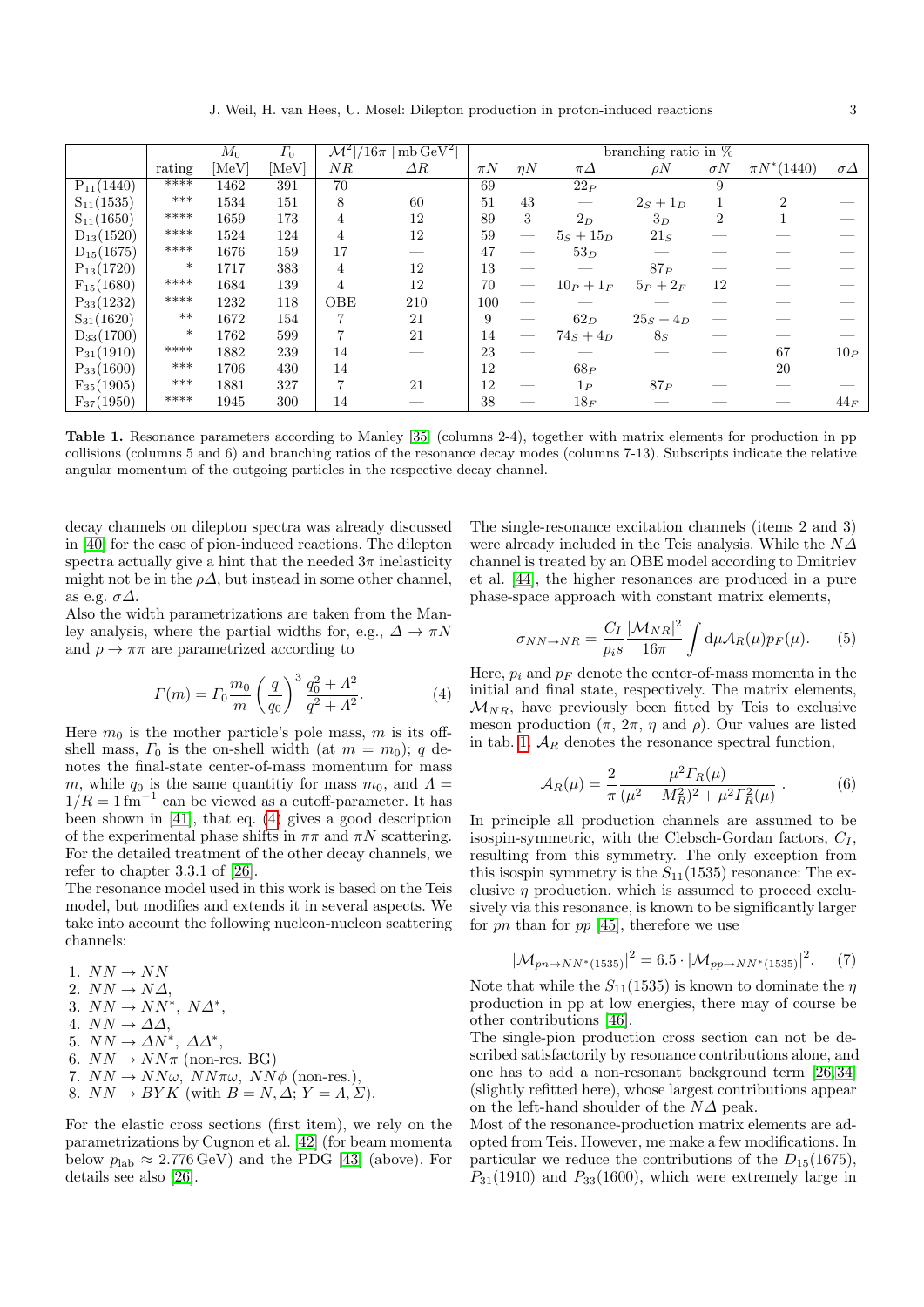

<span id="page-3-0"></span>Fig. 1. (Color online) Inelastic pp and pn cross sections in the resonance model. The data points shown here have been obtained by subtracting the parametrized elastic cross section from the total cross section data [\[37\]](#page-16-20).

the Teis analysis, in favor of the  $P_{11}(1440)$  and double- $\Delta$ contributions. This gives an improved threshold behavior of the  $2\pi$  production channels (in line with the analysis of Cao et al. [\[47\]](#page-16-30)), as well as a better agreement with the inelastic nucleon-nucleon cross sections, cf. fig. [1.](#page-3-0)

Furthermore, we add another isospin-asymmetry factor for the  $P_{11}(1440)$  state:

$$
|\mathcal{M}_{pn \to NN^*(1440)}|^2 = 2 \cdot |\mathcal{M}_{pp \to NN^*(1440)}|^2. \tag{8}
$$

This is done in order to improve the agreement with the np inelastic cross section data, which would otherwise be underestimated significantly.

Also the double-resonance production (items 4 and 5), which in the Teis model was limited to  $\Delta\Delta$ , is performed in a phase-space approach, analogous to the single-resonance excitation:

$$
\sigma_{NN \to \Delta R} = \frac{C_I}{p_i s} \frac{|\mathcal{M}_{\Delta R}|^2}{16\pi} \times \int d\mu_1 d\mu_2 \mathcal{A}_{\Delta}(\mu_1) \mathcal{A}_{R}(\mu_2) p_F(\mu_1, \mu_2).
$$
 (9)

Here one integrates over the spectral functions of both resonances  $(\mu_{1,2}$  being their masses).

In the Teis analysis, the production mechanisms were restricted to  $NN \rightarrow NR$  and  $NN \rightarrow \Delta\Delta$ , so the obvious extension candidate would be general double-resonance excitation channels  $(NN \rightarrow R_1R_2)$ . The channels taken into account by Teis were fitted to single- and doublepion production data. Therefore his model is only guaranteed to work in the low-energy region. At higher energies, the model starts to fail, since the more inclusive multi-meson final states are not included. If we want to describe NN collisions in the HADES energy regime of ∴∴and a late of the second value.  $\sqrt{s} \approx 2.4 - 3.2 \,\text{GeV}$  with a resonance model, we clearly need to extend the Teis approach. We do this by restricting ourselves to the same set of resonances (cf. tab. [1\)](#page-2-0), but extending the production mechanisms.

Since Teis already describes the exclusive  $\pi$ ,  $2\pi$ ,  $\rho$  and  $\eta$ production, what is missing are channels like e.g.  $\pi \eta$ ,  $\pi \rho$ ,  $3\pi$ ,  $2\eta$ ,  $2\rho$ , etc. Unfortunately there are almost no experimental data available for these channels. We thus have to rely on the cross sections obtained from PYTHIA as an estimate to fix these channels. According to Pythia, the inclusive  $\rho$  and  $\eta$  production is in fact dominated by the channels  $\pi \rho$  and  $\pi \eta$ , respectively, at the highest HADES channels  $\pi \rho$  and  $\pi \eta$ , respectively, at the highest HADES<br>energy of  $\sqrt{s} \approx 3.2 \text{ GeV}$ . Therefore we concentrate on these two for now, and neglect all others. Our strategy to satisfy these channels relies on double-resonance excitation,  $NN \to \Delta R$ , where the  $\Delta$  decays into  $\pi N$ , while the other resonance R will be one with an  $\eta N$  or  $\rho N$  decay channel, so that we end up with a  $\pi\eta$  or  $\pi\rho$  final state (note that we do not include cascade decays of single resonances into  $\pi \eta N$ , as treated for example in [\[48\]](#page-16-31), since our model misses the corresponding decays modes, such as  $\eta\Delta$ ). We add three new classes of production channels:

i) 
$$
NN \rightarrow \Delta S_{11}(1535) \; (\rightarrow NN\pi\eta),
$$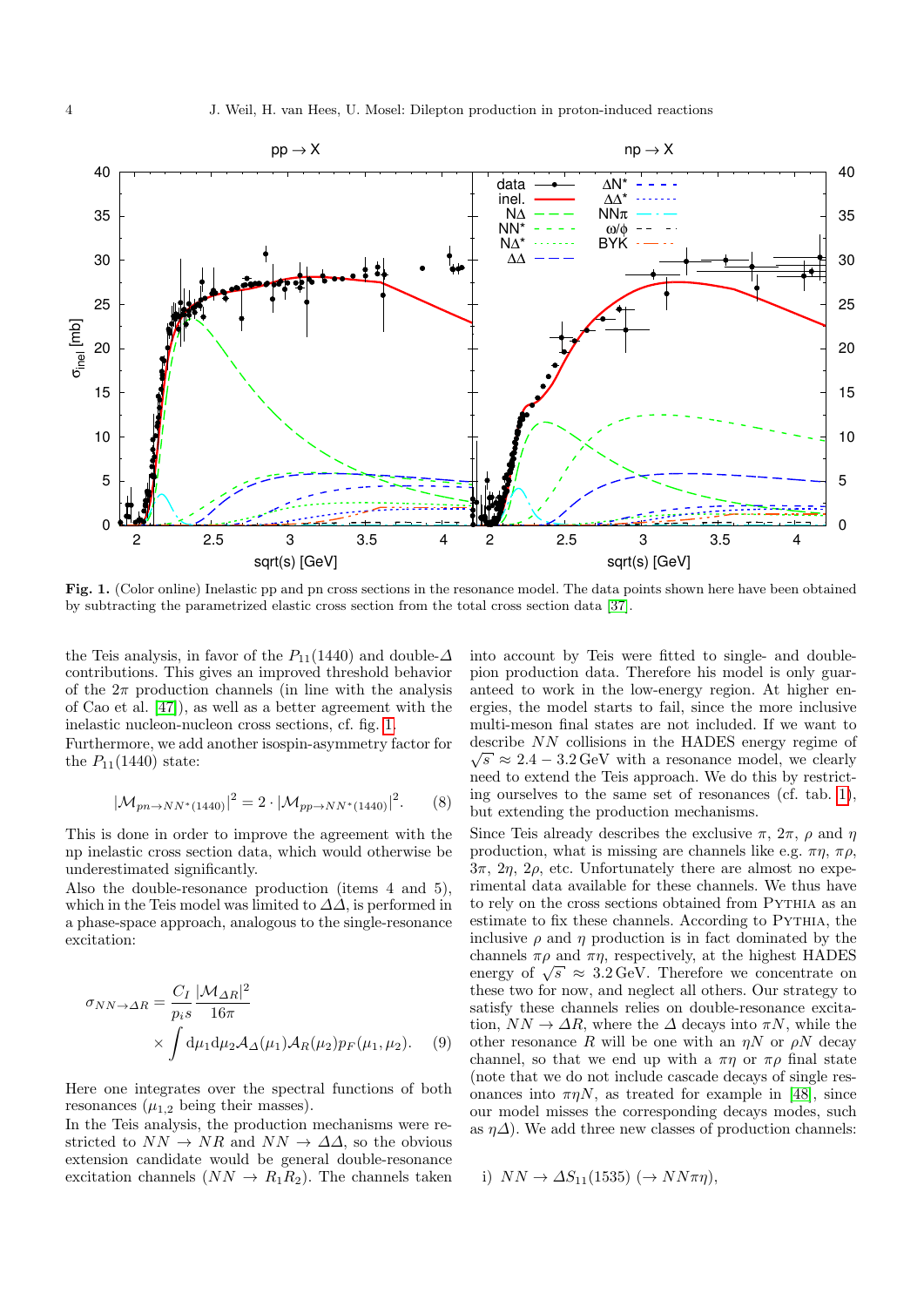ii)  $NN \to \Delta N^* \ (\to NN \pi \rho),$  $N^* = D_{13}(1520), S_{11}(1650), F_{15}(1680), P_{13}(1720),$ iii)  $NN \to \Delta \Delta^* \ (\to NN \pi \rho),$  $\Delta^* = S_{31}(1620), D_{33}(1700), F_{35}(1905).$ 

For each of these we need one new parameter, namely the matrix elements,  $|\mathcal{M}_1|^2/16\pi = 60 \,\mathrm{mb}\,\mathrm{GeV}^2,$   $|\mathcal{M}_2|^2/16\pi =$  $12 \text{ mb } \text{GeV}^2$  and  $|\mathcal{M}_3|^2/16\pi = 21 \text{ mb } \text{GeV}^2$ , as listed in tab. [1.](#page-2-0) As noted before, we fix the matrix elements to roughly fit the PYTHIA cross sections for  $\pi\eta$  and  $\pi\rho$  production (with further constraints from the total pp cross section as well as the HADES dilepton data). As for the exclusive production, we assume that the  $\eta$  meson is produced exclusively via the  $S_{11}(1535)$ , while the  $\rho$  production proceeds via a number of  $N^*$  and  $\Delta^*$  resonances. It should be noted that the new channels will not affect the exclusive meson production fitted by Teis, except for the  $2\pi$  channel, which gets minor contributions from these channels.

The production of  $\omega$  and  $\phi$  mesons is not carried out via baryonic resonances in our model (although a coupling of the  $\omega$  to nucleon resonances has been reported for example in [\[49,](#page-16-32) [50,](#page-16-33) [51,](#page-16-34) [38\]](#page-16-21)). Instead, their production cross sections are parametrized in a phenomenological manner [\[52\]](#page-16-35):

$$
\sigma(pp \to ppV) = a(1-x)^b x^c, \quad \text{with } x = s_0/s. \tag{10}
$$

Here  $s_0 = (2m_N + m_V)^2$  is the threshold energy, and the parameters  $a, b$  and  $c$  are listed in table [2.](#page-4-0) We use this parametrization not only for exclusive  $\omega$  and  $\phi$  production, but also for  $NN \to NN\pi\omega$ . Since there are no data available for this channel, we fitted its parameters to the PYTHIA results.

|             | [GeV]<br>$s_0$ | [mb]<br>$\boldsymbol{a}$ |          |          | Ref. |
|-------------|----------------|--------------------------|----------|----------|------|
| $\omega$    | 2.658          | 5.3                      | 2.3      | 2.4      | 53   |
| $\pi\omega$ | 2.796          | $1.0\,$                  | 1.5      |          |      |
| Ф           | 2.895          | 0.01                     | $1.26\,$ | $1.66\,$ | 54   |

<span id="page-4-0"></span>Table 2. Parameters for vector-meson production.

As seen in fig. [1,](#page-3-0) we achieve a good agreement with data As seen in lig. 1, we achieve a good agreement with data for the inelastic pp cross section up to about  $\sqrt{s} = 3.5 \,\text{GeV}$ . At higher energies  $3\pi$  and  $4\pi$  production becomes important, which is underestimated by our model (and other channels which we miss completely). In the np cross section there are minor deviations, and unfortunately also the quality of the data is not quite as good as for pp.

## 4 Dilepton decays and form factors

In the GiBUU model the following dilepton decay modes are taken into account:

• direct decays, as  $V \rightarrow e^+e^-$ , with  $V = \rho^0, \omega, \phi$  or  $\eta \to e^+e^-$ , • Dalitz decays, as  $P \to e^+e^- \gamma$  with  $P = \pi^0, \eta$ or  $\omega \to \pi^0 e^+ e^-$  or  $\Delta \to Ne^+e^-$ .

Most of them are treated similarly as in [\[41\]](#page-16-24). The leptonic decay widths of the vector mesons are taken under the assumption of strict vector-meson dominance (VMD),

<span id="page-4-2"></span>
$$
\Gamma_{V \to e^+e^-}(\mu) = C_V \frac{m_V^4}{\mu^3},\tag{11}
$$

where  $\mu$  is the meson's off-shell mass,  $m_V$  is the pole mass, and the constants  $C_V$  are listed in table [3](#page-4-1) (taken from [\[37\]](#page-16-20)). Although the physical threshold of the dileptonic decay channels of course lies at  $2m_e$ , contributions of  $\rho$ mesons below  $m = 2m_{\pi}$  are frequently neglected in transport simulations. The reason for this artificial threshold is purely numerical: The  $\rho$  spectral function has a sharp drop at the  $2\pi$  threshold, and it is numerically very difficult to populate the spectral function below this threshold, where it is almost vanishing. Here we make additional numerical efforts to include the contribution of  $\rho$  mesons below the  $2\pi$  threshold, since it can give significant contributions to the total dilepton spectrum for certain reactions.

|   | $m_V(MeV)$ | $\Gamma_{ee}$ (keV) | $C_V = \Gamma_{ee}/m_V$ |
|---|------------|---------------------|-------------------------|
| ρ | 775.49     | 7.04                | $9.078 \cdot 10^{-6}$   |
| ω | 782.65     | 0.60                | $7.666 \cdot 10^{-7}$   |
| Φ | 1019.455   | 1.27                | $1.246 \cdot 10^{-6}$   |

<span id="page-4-1"></span>**Table 3.** Dilepton-decay constants for  $V \rightarrow e^+e^-$ .

While the direct decay of the  $\eta$  meson into a  $\mu^+\mu^-$  pair has been observed, for the corresponding  $e^+e^-$  decay only an upper limit of  $BR(\eta \to e^+e^-) < 2.7 \cdot 10^{-5}$  is known [\[55\]](#page-16-38). In fact this limit has been pushed down to  $4.9 \cdot 10^{-6}$  lately using HADES dilepton data [\[24\]](#page-16-7). However, the theoretical expectation from helicity suppression is still four orders of magnitude lower [\[56\]](#page-16-39). The absence of any  $\eta$  peak in the measured spectra allows us to conclude that the true branching ratio must be significantly lower than the upper limit just mentioned [\[57\]](#page-16-40). Therefore we do not include the  $\eta \rightarrow e^+e^-$  decay in our analysis.

The Dalitz decays of the pseudoscalar mesons,  $P = \pi^0, \eta$ , are treated via the parametrization [\[58\]](#page-16-41),

$$
\frac{\mathrm{d}\Gamma_{P\to\gamma e^+e^-}}{\mathrm{d}\mu} = \frac{4\alpha}{3\pi} \frac{\Gamma_{P\to\gamma\gamma}}{\mu} \left(1 - \frac{\mu^2}{m_P^2}\right)^3 |F_P(\mu)|^2,\tag{12}
$$

with  $\Gamma_{\pi^0 \to \gamma\gamma} = 7.8 \cdot 10^{-6} \text{ MeV}, \Gamma_{\eta \to \gamma\gamma} = 4.6 \cdot 10^{-4} \text{ MeV}$ and the form factors,

$$
F_{\pi^0}(\mu) = 1 + b_{\pi^0} \mu^2, \qquad b_{\pi^0} = 5.5 \,\text{GeV}^{-2} \,, \qquad (13)
$$

$$
F_{\eta}(\mu) = \left(1 - \frac{\mu^2}{A_{\eta}^2}\right)^{-1}, \quad A_{\eta} = 0.676 \,\text{GeV} \,. \tag{14}
$$

The above value of  $\Lambda_{\eta}$  has been recently determined from the HADES data at 2.2 GeV beam energy [\[59\]](#page-16-42) and agrees reasonably well with the values found by NA60 [\[60\]](#page-16-43) and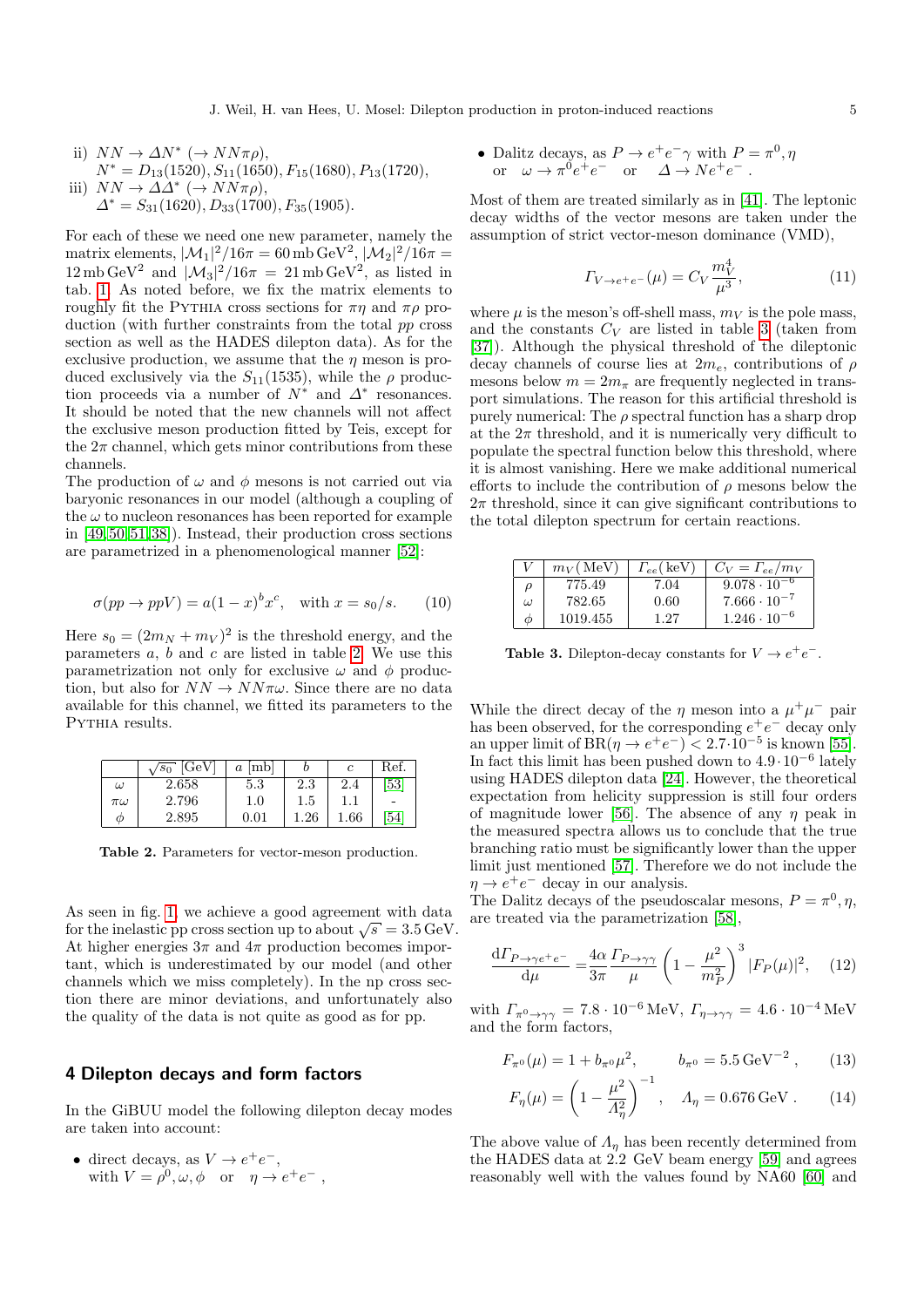CB/TAPS [\[61\]](#page-16-44). As shown in [\[62\]](#page-16-45), the dilepton decays of the pseudoscalar mesons is expected to follow an anisotropic angular distribution,

$$
\frac{\mathrm{d}\Gamma_{P\to\gamma e^+e^-}}{\mathrm{d}\cos\theta} \propto 1 + \cos^2(\theta),\tag{15}
$$

where  $\theta$  is the angle of the electron momentum with respect to the dilepton momentum. This has been confirmed recently by HADES data [\[63\]](#page-16-46). All other decays are treated isotropically in our model.

The parametrization of the  $\omega$  Dalitz decay,

$$
\frac{d\Gamma_{\omega \to \pi^0 e^+ e^-}}{d\mu} = \frac{2\alpha}{3\pi} \frac{\Gamma_{\omega \to \pi^0 \gamma}}{\mu}
$$

$$
\times \left[ \left( 1 + \frac{\mu^2}{\mu_{\omega}^2 - m_{\pi}^2} \right)^2 - \frac{4\mu_{\omega}^2 \mu^2}{(\mu_{\omega}^2 - m_{\pi}^2)^2} \right]^{3/2}
$$

$$
\times |F_{\omega}(\mu)|^2, \tag{16}
$$

$$
|F_{\omega}(\mu)|^2 = \frac{\Lambda_{\omega}^4}{(\Lambda_{\omega}^2 - \mu^2)^2 + \Lambda_{\omega}^2 \Gamma_{\omega}^2},\tag{17}
$$

is adopted from [\[64,](#page-16-47)41] with  $\varGamma_{\omega\to\pi^0\gamma}=0.703\,\mathrm{MeV},$   $\varLambda_\omega=$ 0.65 GeV and  $\Gamma_{\omega} = 75 \,\text{MeV}$ . Here we note that the form factor of the  $\omega$  Dalitz decay is also well-constrained by data [\[60\]](#page-16-43).

For the  $\Delta$ -Dalitz decay, we use the parametrization from [\[65\]](#page-16-48),

$$
\frac{d\Gamma_{\Delta \to Ne^+e^-}}{d\mu} = \frac{2\alpha}{3\pi\mu} \Gamma_{\Delta \to N\gamma^*},
$$
(18)  

$$
\Gamma_{\Delta \to N\gamma^*} = \frac{\alpha}{16} \frac{(m_{\Delta} + m_N)^2}{m_{\Delta}^3 m_N^2} \left[ (m_{\Delta} + m_N)^2 - \mu^2 \right]^{1/2}
$$

$$
\times \left[ (m_{\Delta} - m_N)^2 - \mu^2 \right]^{3/2} |F_{\Delta}(\mu)|^2, \quad (19)
$$

where we neglect the electron mass. The electromagnetic N- $\Delta$  transition form factor  $F_{\Delta}(\mu)$  is an issue of ongoing debate. Unlike the other semileptonic Dalitz decays, it is poorly constrained by data. At least at the real-photon point ( $\mu = 0$ ) it is fixed by the decay width  $\Gamma_{\Delta \to N\gamma} \approx$ 0.66 MeV [\[37\]](#page-16-20) to  $|F_{\Delta}(0)| = 3.03$ , and also in the spacelike region this form factor is well-constrained by electronscattering data on the nucleon. However, it is basically unknown in the time-like regime, which is being probed by the  $\Delta$  Dalitz decay.

Theoretical models for the N- $\Delta$  transition form factor usually assume one or more VMD-inspired peaks in the time-like region [\[66,](#page-16-49) [67,](#page-16-50) [68,](#page-16-51) [69\]](#page-16-52). However, the data in the spacelike region does not provide sufficient constraints to fix the behavior in the time-like region.

Moreover, a VMD-like  $\Delta$  form factor would imply a coupling of the  $\Delta$  to the  $\rho$  meson, which has never been observed directly and could only play a role far off the  $\Delta$ pole, where its strength is completely unknown [\[70\]](#page-16-53).

In order to demonstrate the uncertainty connected to this form factor, we will in the following use as an example the

model of [\[68\]](#page-16-51). However, we note that recently a new formfactor calculation has appeared [\[69\]](#page-16-52), whose results differ significantly from the ones given in [\[68\]](#page-16-51).

For the other baryonic resonances we don't explicitly include a Dalitz decay, but evaluate their contributions to the dilepton spectrum through the two-step process  $R \rightarrow$  $N\rho \rightarrow Ne^+e^-$ . In the transport-typical manner we cut the corresponding diagrams, separating the production and decay vertices of the resonance and neglecting any phases and interferences. Below the  $2\pi$  threshold, the  $\rho$ meson width becomes very small because here only the electromagnetic decay width is active. This smallness of the width, however, is counteracted to some degree by the propagator of the virtual photon that enhances small dilepton masses, see eq. [\(11\)](#page-4-2). In an alternative treatment, in which the  $N^*$  resonances undergo direct Dalitz decay, an electromagnetic form factor at the  $NN^*\gamma^*$  vertex would mimick the  $\rho$  propagator. These two methods are fully equivalent if the phase relations between the decaying resonance and the dileptons can be neglected and a corresponding form factor is used (our model relies on the assumption of strict VMD). Any interaction of the  $\rho$  meson between its production and decay, leading to a broadening of the  $\rho$  spectral function, could be absorbed into a medium dependence of the form factor.

Further we include pn-Bremsstrahlung in phase-space corrected soft-photon approximation [\[71,](#page-16-54) [72\]](#page-16-55), which can be written as

$$
\frac{\mathrm{d}\sigma_{pn \to pn e^+ e^-}}{\mathrm{d}M \mathrm{d}E \mathrm{d}\Omega} = \frac{\alpha^2}{6\pi^3} \frac{q}{ME^2} \bar{\sigma}(s) \frac{R_2(s_2)}{R_2(s)} ,\qquad (20)
$$

$$
\bar{\sigma}(s) = \frac{s - (m_1 + m_2)^2}{2m_1^2} \sigma_{\text{el}}^{\text{pn}}(s) , \qquad (21)
$$

$$
R_2(s) = \sqrt{1 - (m_1 + m_2)^2/s} \,, \tag{22}
$$

$$
s_2 = s + M^2 - 2E\sqrt{s} \,, \tag{23}
$$

where M is the mass of the dilepton pair, q, E and  $\Omega$  are its momentum, energy and solid angle in the pn center-ofmass frame and s is the Mandelstam's variable. Further,  $m_1$  is the mass of the charged particle (proton),  $m_2$  is the mass of the neutral particle (neutron) and  $\sigma_{el}^{\text{pn}}$  is the elastic pn cross section.

pp-Bremsstrahlung can not be treated in this simple approximation, since it involves a destructive interference between the graphs involved. Due to this interference it is much smaller than the pn-Bremsstrahlung and therefore is being neglected here.

Further we note that also the Bremsstrahlung contribution involves a form factor, i.e. the time-like nucleon form factor. Just as the  $\Delta$  transition form factor, it is not well-constrained in the time-like region and is usually neglected, also in recent OBE models [\[73,](#page-16-56) [74,](#page-16-57) [75\]](#page-16-58).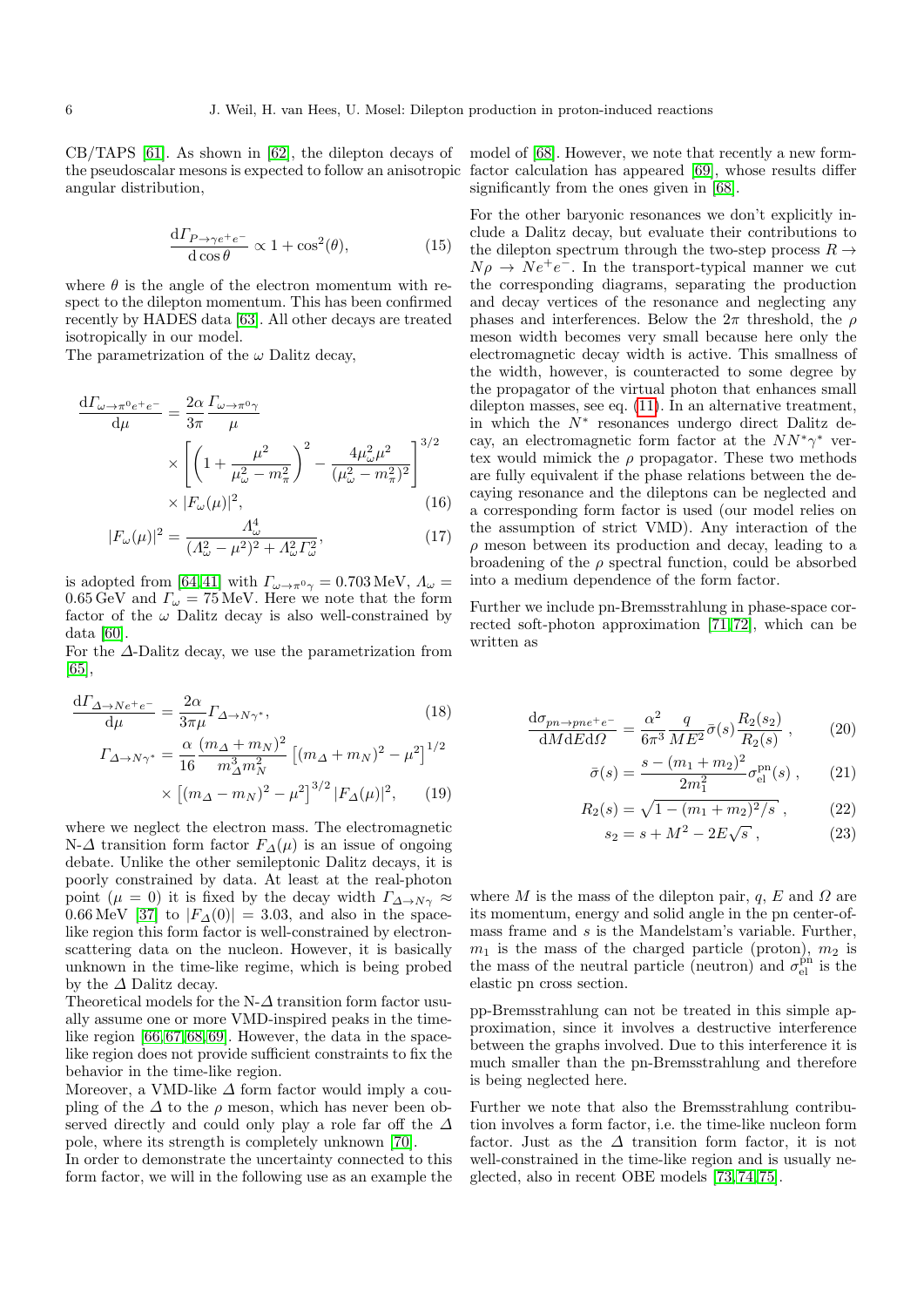## 5 Dilepton spectra from elementary N+N collisions

After describing the basic ingredients of the model, we will now present simulated dilepton spectra for various elementary reactions  $(p+p \text{ and } d+p)$ . The HADES collaboration has performed measurements of dilepton spectra from elementary p+p reactions at the beam energies listed in table [4.](#page-6-0)

| $E_{\rm kin}$ | /s   | $p_{\rm lab}$ | $p_{\mathrm{lep}}$ | max<br>$\eta_{ep}$ |
|---------------|------|---------------|--------------------|--------------------|
| 1.25          | 2.42 | 1.98          | 0.05               | 1.8                |
| 2.20          | 2.76 | 2.99          | 0.10               | 2.0                |
| 3.50          | 3.17 | 4.34          | 0.08               | 2.0                |

<span id="page-6-0"></span>Table 4. Kinematic conditions of the elementary collisions measured by HADES and corresponding cuts on the single lepton momenta (all numbers in GeV).

For the beam energy of 1.25 AGeV, also dp collisions have been measured. All simulated spectra have been filtered with the HADES acceptance filter (HAFT, version 2.0) [\[76,](#page-16-59) [77\]](#page-16-60), in order to take care of the geometrical acceptance and resolution of the detector. In addition, a dilepton opening angle cut of  $\theta_{ee} > 9^{\circ}$  is applied in all cases, as well as the single-lepton momentum cuts listed in table [4,](#page-6-0) matching the experimental analysis procedure.

## 5.1  $p + p$  at 1.25 GeV

The lowest HADES energy,  $E_{\text{kin}} = 1.25 \,\text{GeV}$ , correspond-The lowest HADES energy,  $E_{\text{kin}} = 1.25 \text{ GeV}$ , corresponding to  $\sqrt{s} \approx 2.4 \text{ GeV}$ , is just below the  $\eta$  production threshold, and also for  $\rho$  mesons there is only a small sub-threshold contribution from the low-mass tail of the  $\rho$  spectral function.

This means that the dilepton spectrum is dominated by the  $\pi^0$  and  $\Delta$  Dalitz decays. One should note that at this energy, almost all pions are produced via excitation and decay of the  $\Delta$  resonance.

Both of these Dalitz decays involve a transition form factor. But while the form factor of the  $\pi^0$  Dalitz channel has been determined experimentally to a reasonable precision [\[58\]](#page-16-41), the electromagnetic transition form factor of the  $\Delta$ Dalitz decay is basically unknown in the time-like region (cf. previous sect.).

However, the dilepton spectrum at  $E_{\text{kin}} = 1.25 \,\text{GeV}$  is only mildly sensitive to this form factor, since the energy is not large enough to reach the VM pole-mass region. As fig. [2](#page-6-1) shows, the simulation profits from including a form factor (shaded band) which exhibits a moderate rise in the time-like region of small  $q^2$ , but it is not sensitive to the actual VMD peak of such a form factor. Here we have used the form factor from [\[68\]](#page-16-51), but we have also verified that using a standard VMD form factor yields virtually the same results for this energy.

It is interesting to note that other calculations achieve a good agreement with the HADES data for pp collisions



<span id="page-6-1"></span>Fig. 2. (Color online) Dilepton mass spectrum for pp at 1.25 GeV, in comparison to the data from [\[22\]](#page-16-5). The different contributions are indicated in the figure. The hatched area indicates the effect of the  $\Delta$  form factor.

at 1.25 GeV without including any form factor for the  $\Delta$ Dalitz channel [\[75\]](#page-16-58) (which might be partly due to the different width parametrization used).

Furthermore we note that the slight overshooting in the pion channel is apparently due to the higher resonances, which are produced only in phase-space approximation. The missing treatment of proper angular momentum distributions seems to interfere with the HADES acceptance here, however it does not seem to be a problem at higher energies. We have verified that the discrepancy disappears if all pions are produced exclusively via  $\Delta$  excitation, neglecting contributions from higher resonances.

## 5.2 d + p at 1.25 GeV

In addition to the proton beam, also a deuteron beam with a kinetic energy of 1.25 AGeV has been used by HADES. Here, a trigger on forward-going protons has been set up in order to select the (quasi-free) np collisions, which are only accessible in this way.

Due to the motion of the bound nucleons in the deuteron, the energy of the NN collisions is smeared out here, compared to the proton-beam case, with a tail reaching above the  $\eta$ -production threshold. The momentum distribution of the nucleons is determined by the deuteron potential, which in our simulations is given by the Argonne V18 potential [\[78\]](#page-16-61).

Fig. [3](#page-7-0) shows the dilepton invariant mass spectrum for this reaction. While the  $\pi^0$ -Dalitz channel in the low-mass re-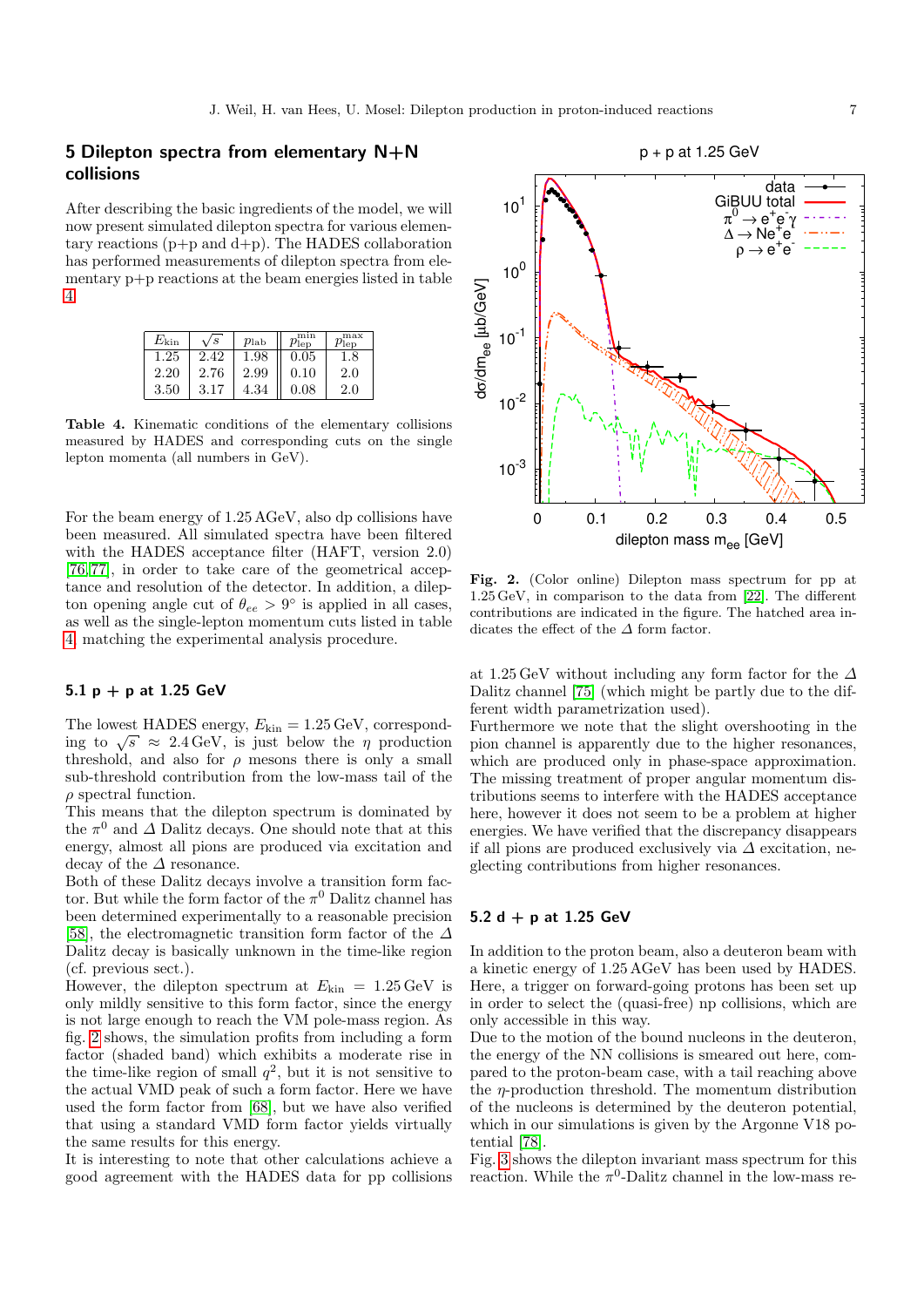

<span id="page-7-0"></span>Fig. 3. (Color online) Dilepton mass spectrum for d+p at 1.25 GeV, in comparison to the data from [\[22\]](#page-16-5).

gion shows a similarly good agreement as in the pp case, the data points at larger invariant masses are underestimated by a factor of two or more.

A stronger  $\Delta$  channel can apparently not explain the shoulder in the data around 500 MeV, since it falls off too steeply, even when including a form factor. In addition to the enhanced  $\eta$  production in np  $\rightarrow$  np $\eta$ , as described earlier, we have included a np  $\rightarrow$  dn channel, which dominates the  $\eta$  production from np at threshold [\[45\]](#page-16-28).

Unfortunately, the strong pn  $\rightarrow$  pn $\rho^0$  channel is experimentally not so well known. In our model, the  $\rho^0$  production in d+p at  $1.25 \,\text{GeV}$  is dominated by the  $D_{13}(1520)$ and  $S_{11}(1535)$  resonances. The latter is enhanced in np (because of its dominant role in  $\eta$  production). The former is assumed to be isospin-symmetric, which may not be the case.

In an OBE-model study [\[75\]](#page-16-58) it has been found that the radiation from internal pion lines (with the appropriate VMD form factor) gives a sizable contribution at large invariant masses. Such a diagram implicitly contains a  $\rho^0$ propagator (through the form factor), and gives additional  $\rho$ -like contributions on top of the resonance contributions included in our model.

Moreover, we might underestimate the 'pure' Bremsstrahlung contributions, which do not involve resonance excitations, due to the soft-photon approximation. However, it is not expected that these terms would yield any dominant contributions [\[79,](#page-17-0) [80,](#page-17-1) [75\]](#page-16-58).

As recently argued in [\[81\]](#page-17-2), the inclusion of a "radiative capture" channel np  $\rightarrow$  de<sup>+</sup>e<sup>-</sup>, fixed via deuteron photodisintegration, might give further contributions in the highmass region.

According to our analysis, the most probable candidate to fill the missing yield are indeed  $\rho$ -like contributions. The radiation from internal pion lines is one such graph which we miss; this channel mainly contributes at large masses [\[75\]](#page-16-58). Furthermore, the subthreshold  $\rho$  production via resonances could be underestimated on the neutron by our model. Analogous to the  $n$  case, it might be enhanced over pp  $\rightarrow \rho^0 X$ . And finally, channels like np  $\rightarrow d\rho^0$  (related to the radiative capture) could contribute, which are completely unknown.

The discrepancy of data and theory for the d+p reaction is specific for this reaction at this particular energy; the results for nuclear collisions to be discussed later do not show such a disagreement. We note that the observed cross section represents only about 15 - 20% of the actual cross section; the rest is being cut away by the acceptance filter. Thus, any deficiencies, for example, in the angular distribution of our dileptons could show up in rather large errors of the spectra after the acceptance cuts have been performed.

#### 5.3  $p + p$  at 3.5 GeV

Fig. [4](#page-7-1) shows a comparison plot of a GiBUU simulation to HADES data [\[24\]](#page-16-7) for a proton beam of 3.5 GeV kinetic energy impinging on a fixed proton target. This is the

 $p + p$  at 3.5 GeV



<span id="page-7-1"></span>Fig. 4. (Color online) Dilepton mass spectrum for pp collisions at 3.5 GeV. Data from [\[24\]](#page-16-7). The hatched areas indicate the effects of the  $\varDelta$  form factor [\[68\]](#page-16-51) and baryon-resonance contributions to the  $\rho$  production, respectively. The total is shown (from bottom to top) with  $\Delta$  form factor (left-hatched),  $\rho$  resonance contributions (right-hatched) and with both of these effects together.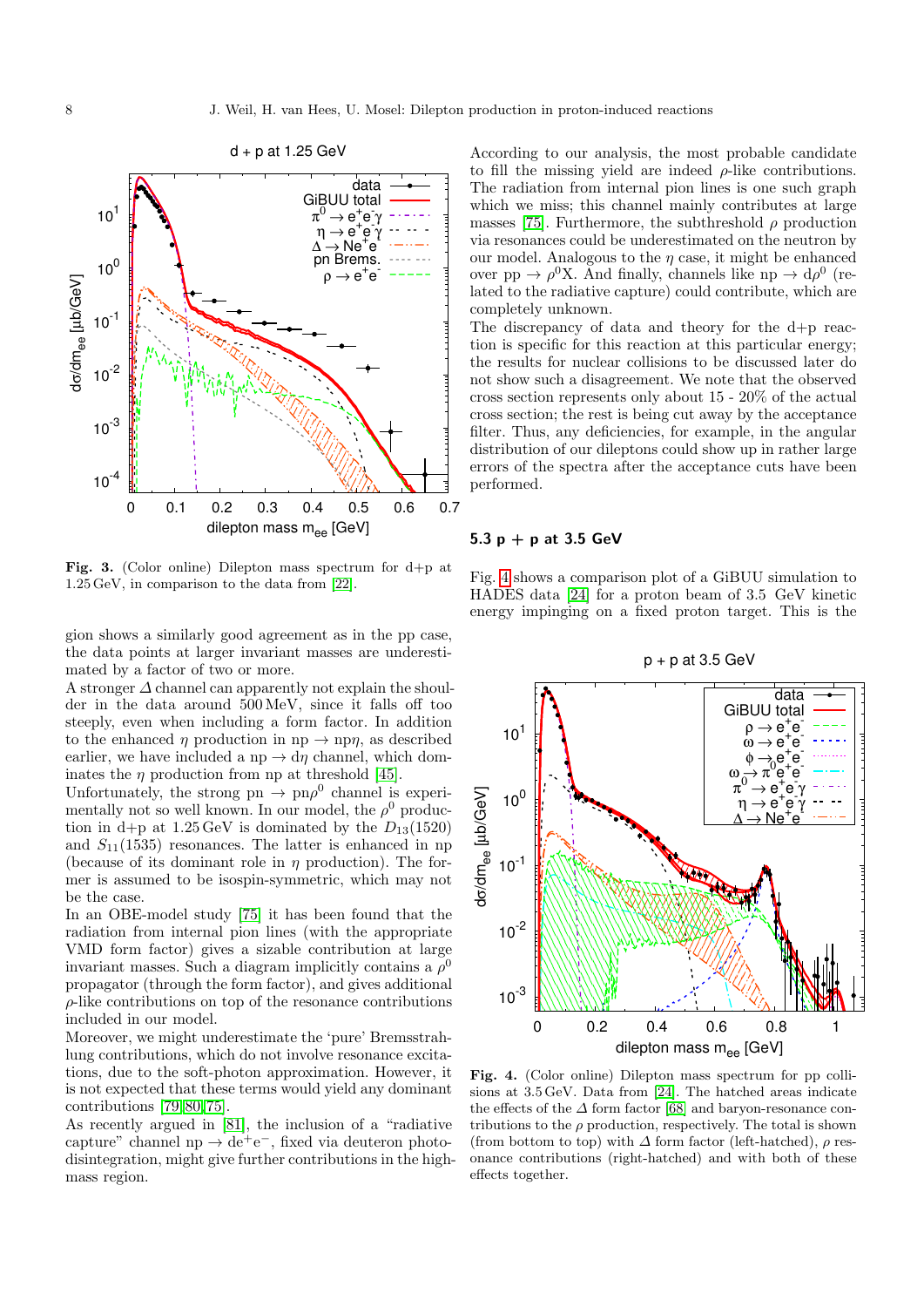

<span id="page-8-0"></span>Fig. 5. (Color online) Top: Resonance contributions to the  $\rho$  channel in the dilepton mass spectrum. Bottom: Resonance contributions to the  $\rho$  mass distribution. The dashed line indicates the vacuum pole mass of the  $\rho$  meson. For comparison we also show the  $\rho$  meson contribution from our earlier Pythia simulations [\[33\]](#page-16-16).

highest beam energy (per nucleon) used by the HADES experiment and corresponds to a center-of-mass energy of  $\sqrt{s} = 3.18 \,\text{GeV}.$ 

At this energy, the  $\eta$ ,  $\omega$  and  $\rho$  production channels are fully open, and even the  $\phi$  production becomes energetically possible. The data only show a hint of a  $\phi$  peak with very poor statistics, but it seems to be slightly underestimated by our simulation.

The  $\eta$  and  $\rho$  production is dominated by the channels  $NN \rightarrow NN\pi\eta$  and  $NN \rightarrow NN\pi\rho$ , respectively. In our model these are saturated by double-resonance excitation, cf. sec. [3.](#page-1-2) The  $\omega$  meson is presently produced in a nonresonant phase-space prescription through the exclusive and the  $\pi\omega$  channel.

Under these assumptions, we get a very good agreement with the data over the whole mass range, as shown in fig. [4.](#page-7-1)

It is interesting to note that the shape of the  $\rho$  channel shown here differs significantly from the one obtained in our previous string-model investigations via Pythia [\[33\]](#page-16-16), which has been adopted for the PLUTO simulations in [\[24\]](#page-16-7). The latter is given by the lower dashed (green) line in Fig. [4,](#page-7-1) whereas the new resonance-model based treatment yields the upper dashed line. The  $\rho$ -shape effect is due to the production of  $\rho$  mesons via nucleon resonances, i.e.  $NN \rightarrow NR \rightarrow NN\rho$  and  $NN \rightarrow \Delta R \rightarrow NN\pi\rho$ , where the lighter resonances like e.g.  $D_{13}(1520)$  will preferentially contribute to the low-mass part of the  $\rho$  spectral function. Together with the  $1/m^3$  factor of the dilepton decay width, this results in a very flat distribution, which lacks a clear peak at the nominal mass, and dominates the dilepton spectrum in the intermediate mass region around  $500$  -  $700\,$  MeV.

The  $\rho$  spectral function is thus 'modified' already in the vacuum, simply due to the production mechanism via nu-cleon resonances. As seen in fig. [5,](#page-8-0) the  $\rho$  mass distribution in pp at 3.5 GeV peaks around 730 MeV, with an additional shoulder around 500 MeV (due to low-mass resonances, mainly the  $D_{13}(1520)$ . This spectral shape is due to phase-space limitations and special resonance properties. It differs significantly from the mass distribution re-sulting from a PYTHIA simulation [\[33\]](#page-16-16), which lacks any resonance contributions. Similar effects were already ob-



<span id="page-8-1"></span>Fig. 6. (Color online) Inclusive and exclusive  $\Delta^+$  production cross sections in different models (Fritiof 7.02, Pythia 6.4 and the GiBUU resonance model), compared to data from [\[82\]](#page-17-3).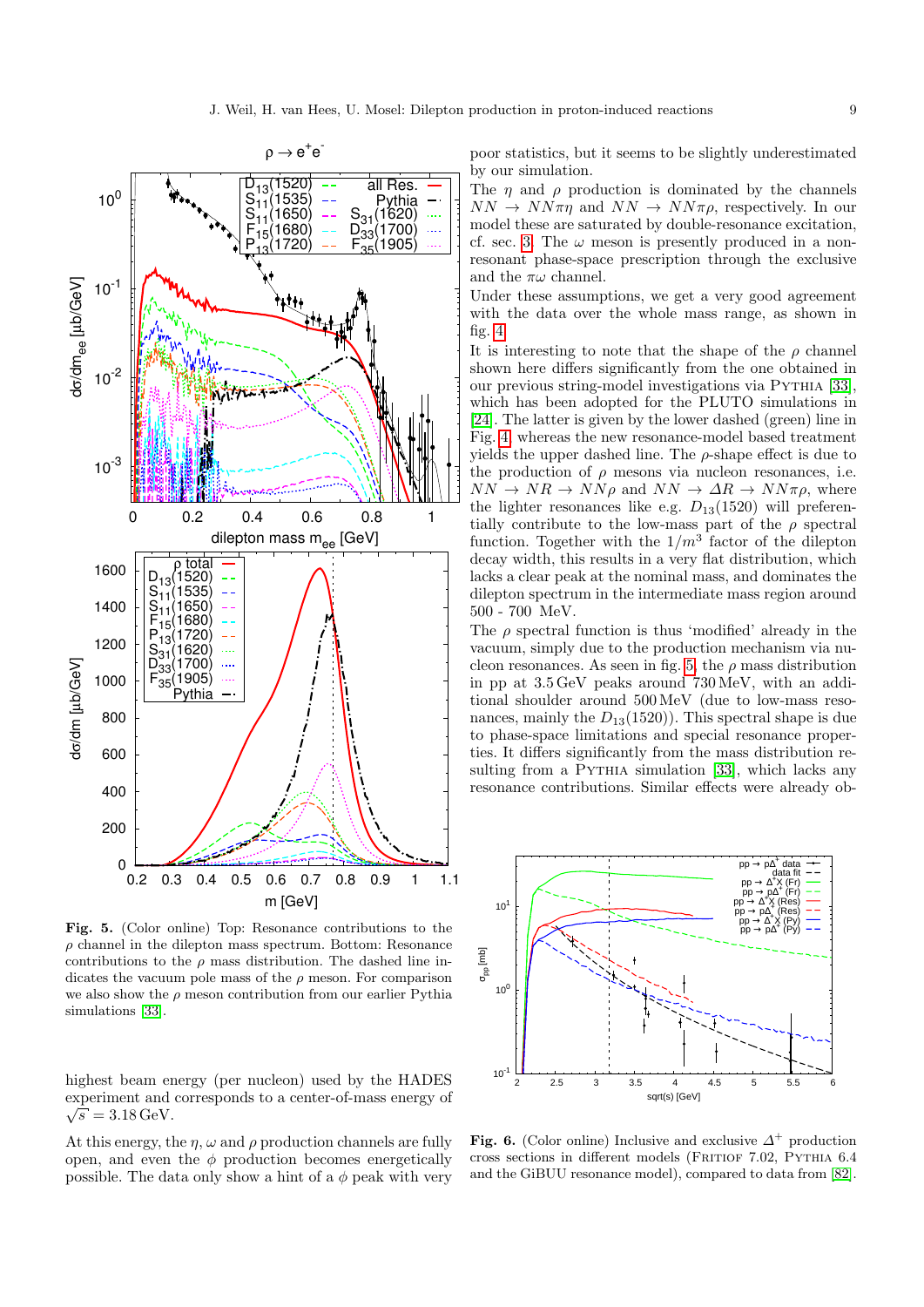

<span id="page-9-0"></span>Fig. 7. (Color online) Transverse momentum and rapidity spectra of dilepton pairs from pp at 3.5 GeV in four mass bins. The hatched area indicates the effect of the  $\Delta$  form factor. Data from [\[24\]](#page-16-7).

served, e.g., in C+C reactions [\[83\]](#page-17-4). We stress here that this is not an 'in-medium' effect at all: It is solely caused by the production mechanism and occurs already in elementary p+p collisions in the vacuum. This effect is crucial for understanding the intermediate mass region of the dilepton spectrum in pp collisions at 3.5 GeV (as seen in fig. [4\)](#page-7-1) and might also play an important role at 2.2 GeV (see next section).

The particular influence of the  $N^*(1520)$  resonance on dilepton spectra from NN collisions have already been in-vestigated in [\[84\]](#page-17-5), where it was concluded that the  $N^*(1520)$ can indeed give sizable contributions to the DLS and HA-DES spectra, but is subject to moderate uncertainties.

It should be noted that the exact composition of the resonance contributions to the  $\rho$  channel, and therefore also its exact shape, are not fixed by data so far, but rather represent an 'educated guess'. The resonance composition can be checked via  $\pi N$  invariant mass spectra.

Moreover, possible  $\rho\Delta$  decay modes of certain resonances could give further contributions to the dilepton cocktail, as mentioned earlier.

Comparing our cocktail to other transport models like HSD [\[85\]](#page-17-6) or UrQMD [\[86\]](#page-17-7), one of the most significant discrepancies shows up in the size of the  $\Delta$  channel. While in our model the  $\Delta$  does not give any significant contribution to the total dilepton yield at  $E_{\text{kin}} = 3.5 \,\text{GeV}$ (without a form factor), this is not so for the two other models. Both of them have a much stronger  $\Delta$  channel, which even dominates the dilepton spectrum in the intermediate mass region around 600 MeV. We stress here that there are several factors of uncertainty in the  $\Delta$  channel, for example the inclusive production cross section, but also the parametrization of the  $\Delta$  decay width (hadronic as well as leptonic) and the completely unsettled question of the electromagnetic N- $\Delta$  transition form factor.

Although the inclusive  $\Delta$  production cross section is not that well known at  $E_{\text{kin}} = 3.5 \,\text{GeV}$ , one can get constraints from the exclusive cross section, cf. fig. [6,](#page-8-1) as well as the inclusive one at lower energies (where it is fixed via pion production). Both constraints are respected in our resonance model, while e.g. the FRITIOF model clearly overestimates the exclusive  $\overrightarrow{\Delta}^+$  production, and in particular does not seem to respect the correct isospin relations. On the question of the electromagnetic N- $\Delta$  transition form factor, it should be noted that in our simulations the Iachello model [\[68\]](#page-16-51) agrees reasonably well with the data (depending on the contributions of other baryonic resonances), while a naive VMD form factor, as used e.g. in [\[87\]](#page-17-8), would clearly overshoot the data.

In order to understand the underlying processes, it is not sufficient to consider only the mass spectrum. Other observables can give further insight into the reaction dynamics and can serve as a cross check for the validation of theoretical models. In order to compare to the data from [\[24\]](#page-16-7), we examine the transverse momentum and rapidity distributions in four different mass bins (see fig. [7\)](#page-9-0):

- $m < 150 \,\text{MeV}$ , dominated by the  $\pi^0$  Dalitz channel,
- 150 MeV  $< m < 470$  MeV, dominated by the  $\eta$  Dalitz decay,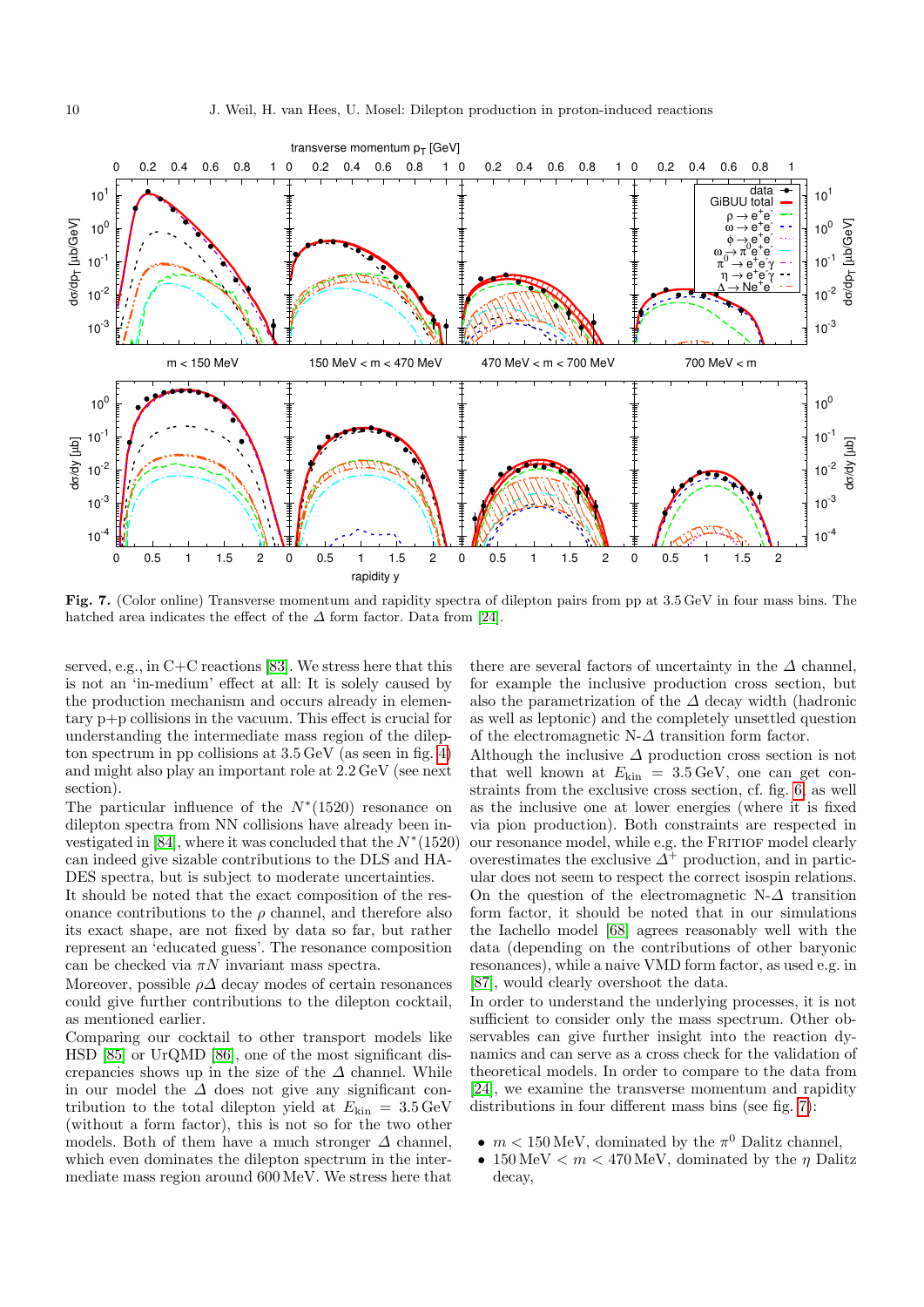- 470 MeV  $\lt m \lt 700$  MeV, dominated by the direct  $\rho$ decay (possibly with contributions from the  $\Delta$  Dalitz),
- $700 \,\mathrm{MeV} < m$ , dominated by the  $\omega$  and  $\rho$ .

Distinguishing several mass bins is useful in order to separate the contributions of different channels. In all four mass bins, we achieve an excellent agreement with the HADES data [\[24\]](#page-16-7). In particular it should be noted that a stronger  $\Delta$  channel would apparently destroy the very good agreement in the  $p_T$  spectra, since it would yield too large high- $p_T$  contributions in the two mass bins of 150-470 and 470-700 MeV.

#### 5.4  $p + p$  at 2.2 GeV

A third, intermediate, beam energy of 2.2 GeV has been used for the HADES experiment. This energy is well above the  $\eta$  production threshold and is just high enough to reach the pole mass of the light vector mesons,  $\rho$  and  $\omega$ , which dominate the high-mass part of the dilepton spec-trum (as seen in fig. [8\)](#page-10-0). The  $\Delta$  channel plays a less important role here, since it is buried underneath the strong  $\eta$  and  $\rho$  channels. The  $\omega$  only gives a small contribution, since the energy is only just at the threshold of  $\omega$  production.

The  $\rho$  channel exhibits slightly more structure here than at 3.5 GeV, showing a moderate step around 550 MeV. This step marks the border between a low-mass part, which is dominated by the  $D_{13}(1520)$  resonance, and a high-mass part dominated by the  $P_{13}(1720)$ . In fig. [8](#page-10-0) we show the contributions of these two resonances to the  $\rho$  channel, but omit the subdominant contributions of other resonances



<span id="page-10-0"></span>Fig. 8. (Color online) Dilepton mass spectrum for pp at 2.2 GeV. The hatched area indicates the effect of the  $\Delta$  form factor. Data from [\[25\]](#page-16-8).

(for the sake of readability). The resonance contributions indeed improve the agreement with the data, compared to the PLUTO cocktail, which only includes phase-space population of the  $\rho$  [\[25\]](#page-16-8). However, there are still minor deviations, which seem to suggest an underestimation of the  $D_{13}(1520)$  and an overestimation of the  $P_{13}(1720)$  in our resonance cocktail at this energy.

In fig. [9](#page-11-0) we show the  $p_T$  spectra for three different mass bins in comparison to the data from [\[25\]](#page-16-8). Our simulations give a better agreement with the data than the PLUTO cocktail shown in [\[25\]](#page-16-8) in all three mass bins. Most notably, we get an improvement from the larger  $\rho$  contribution in the highest mass bin.

#### 5.5 Comparison to elementary DLS data

In addition to the recently measured HADES data, also the elementary data measured previously by the DLS collaboration are available for comparison with our model [\[88\]](#page-17-9). Unfortunately they are of inferior quality in terms of statistics and acceptance. However, more beam energies have been measured than in the case of HADES, so that they can still provide additional contraints, which are useful for understanding the elementary cocktail.

In order to compare to the DLS data, the GiBUU dilepton events have been filtered throug the DLS acceptance filter, version 4.1, as available from [\[89\]](#page-17-10). In addition to the acceptance filtering, the events have been smeared with a Gaussian of width  $\sigma = 0.1 m_{ee}$ , in order to account for the mass resolution of the detector. No further cuts have been applied. The kinematics of the reactions measured by DLS are summarized in table [5.](#page-10-1) At each of the given energies, a p+p and p+d reaction was measured.

| $E_{\rm kin}$ | 's   | $p_{\rm lab}$ |
|---------------|------|---------------|
| 1.04          | 2.34 | 1.74          |
| 1.27          | 2.43 | 2.00          |
| 1.61          | 2.56 | 2.37          |
| 1.85          | 2.64 | 2.63          |
| 2.09          | 2.73 | 2.88          |
| 4.88          | 3.56 | 5.74          |

<span id="page-10-1"></span>Table 5. Kinematic conditions of the elementary collisions measured by DLS (in GeV).

The comparison of the GiBUU model results to the DLS data is shown in Fig. [10.](#page-12-0) As before, we show the effect of the  $\Delta$  transition form factor as a hatched band and note that it slightly improves the agreement with the data in almost all cases.

Is is apparent that at the medium beam energies there is a reasonable agreement, both in  $p+p$  and  $p+d$ . The largest deviations are visible at the highest beam energy of 4.88 GeV, which is already at the border of validity of our resonance model. Apparently the inclusive production of  $\rho$  and  $\omega$  mesons is underestimated there.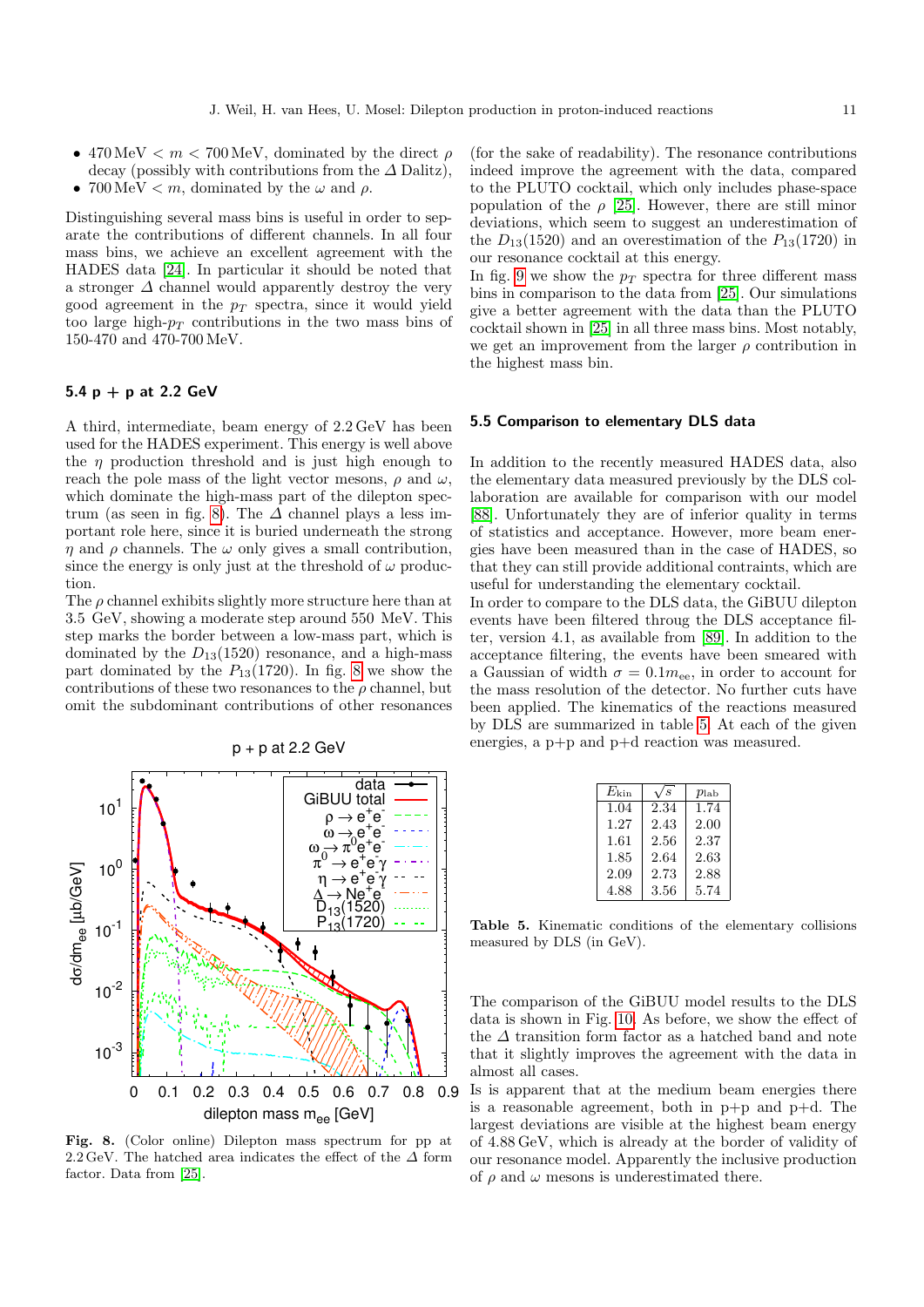

<span id="page-11-0"></span>Fig. 9. (Color online) Transverse momentum spectra of dilepton pairs from pp at 2.2 GeV in three mass bins. The hatched area indicates the effect of the  $\Delta$  form factor. Data from [\[25\]](#page-16-8).

The underestimation at the lowest energy of 1.04 GeV is similar to that seen in the HADES experiment at a comparable energy (see Fig. [3\)](#page-7-0). Since at this somewhat lower energy the  $\eta$  production plays no role, the discrepancy seems to indicate a problem with the  $\Delta$  or Bremsstrahlung contributions. However, we note again that the population of the  $\Delta$  resonance is constrained rather well by the pion and total cross sections, which we describe rather well (see Fig. [1\)](#page-3-0). On the other hand, the decay of the resonance is fixed by the electromagnetic coupling at the photon point, so that there is no ambiguity there. Further, form factors have only little influence at such low eneries. We thus have to conclude that we have no explanation for the discrepancy yet and note that related, earlier calculations similarly underestimated the DLS dilepton yield at this lowest energy [\[19\]](#page-16-2).

### 6 Dilepton spectra from p+Nb collisions

Fig. [11](#page-13-0) shows simulated dilepton spectra for p+Nb collisions at 3.5 GeV using vacuum spectral functions, compared to preliminary data from [\[90\]](#page-17-11). As for p+p at 3.5 GeV, we filter our dilepton events through the HADES acceptance filter and cut on  $0.08 \,\text{GeV} < p_{\text{lep}} < 2.0 \,\text{GeV}$ and  $\theta_{ee} > 9^{\circ}$ . The level of agreement is similar to the p+p reaction at the same energy. Note, however, that the data are not absolutely normalized in terms of a cross section yet. Therefore we have scaled the data points to match the simulation in the low-mass region, which is dominated by the  $\pi^0$  and  $\eta$  Dalitz channels. Moreover, the data have not been fully corrected for all detector effects yet, which is the reason for a slight shift of the mass scale (on the order of 1%), which is visible at the  $\omega$  peak [\[91\]](#page-17-12). It is evident that the data can be quite well described if the electromagnetic  $\Delta$  decay width does not contain the form factor of ref. [\[68\]](#page-16-51) which would create a hump in the spectrum around 0.6 GeV.

In contrast to the NN collisions in the preceding chapter, here we neglect the  $\rho$ -meson contributions below the  $2\pi$  threshold (due to numerical reasons). As seen in fig. [11,](#page-13-0) they do not contribute significantly to the total dilepton yield.

#### 6.1 In-medium effects

In p+Nb reactions there are additional effects, compared to the elementary p+p reactions. First of all, the primary p+N collisions will be nearly identical, apart from binding effects and some Fermi smearing and Pauli blocking, but besides p+p also p+n collisions play a role. Furthermore, the produced particles undergo final-state interactions within the Nb nucleus, and processes like meson absorption and regeneration may become important. The secondary collisions will on average have lower energies than the primary N+N collisions. Finally also the vectormeson spectral functions may be modified in the nuclear medium.

The propagation of particles with density-dependent spectral functions (usually referred to as "off-shell propagation") poses a particular challenge. Our approach to this problem is based on the off-shell equations of motion of test particles, as given in [\[92\]](#page-17-13) and [\[93\]](#page-17-14). Such an off-shell treatment is necessary for including in-medium modifications of the spectral functions (e.g. collisional broadening of the vector mesons). The collisional width inside a nuclear medium of density,  $\rho$ , can be related to the collision cross section,  $\sigma_{NX}$ , in low-density approximation as

$$
\Gamma_{\text{coll}} = \rho \left\langle v_{\text{rel}} \sigma_{NX} \right\rangle , \qquad (24)
$$

where  $v_{rel}$  is the relative velocity and the brackets indicate an integration over the Fermi momentum of the nucleons. This collisional width will in general depend on the momentum of the involved particle, X. In order to avoid numerical difficulties connected with the appearance of superluminous test particles, we neglect the momentum dependence and use the simplified form,

$$
\Gamma_{\text{coll}} = \Gamma_0 \frac{\rho}{\rho_0} \,, \tag{25}
$$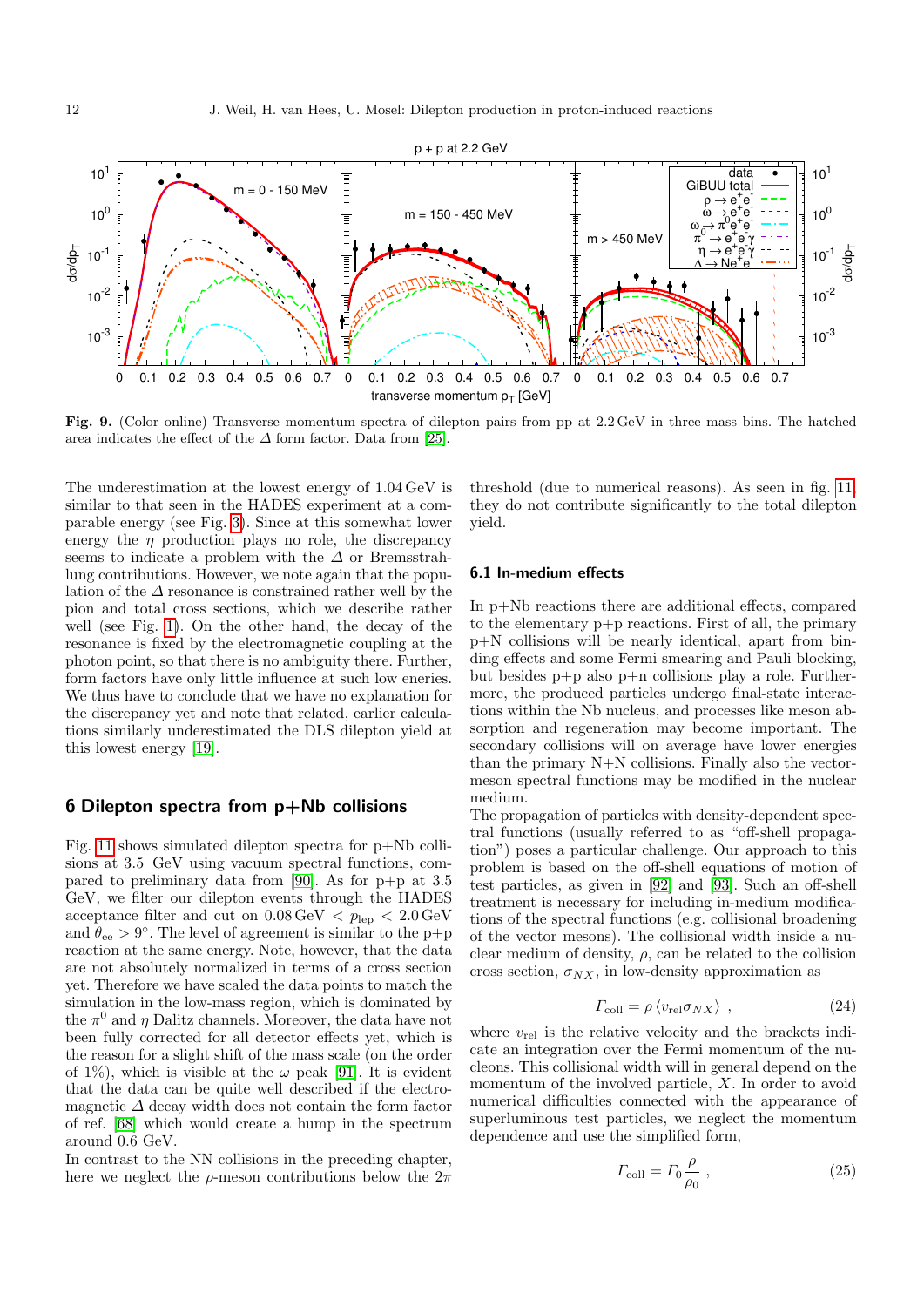

<span id="page-12-0"></span>Fig. 10. (Color online) Dilepton mass spectra in comparison to DLS data [\[88\]](#page-17-9). Top: p+p, bottom: p+d.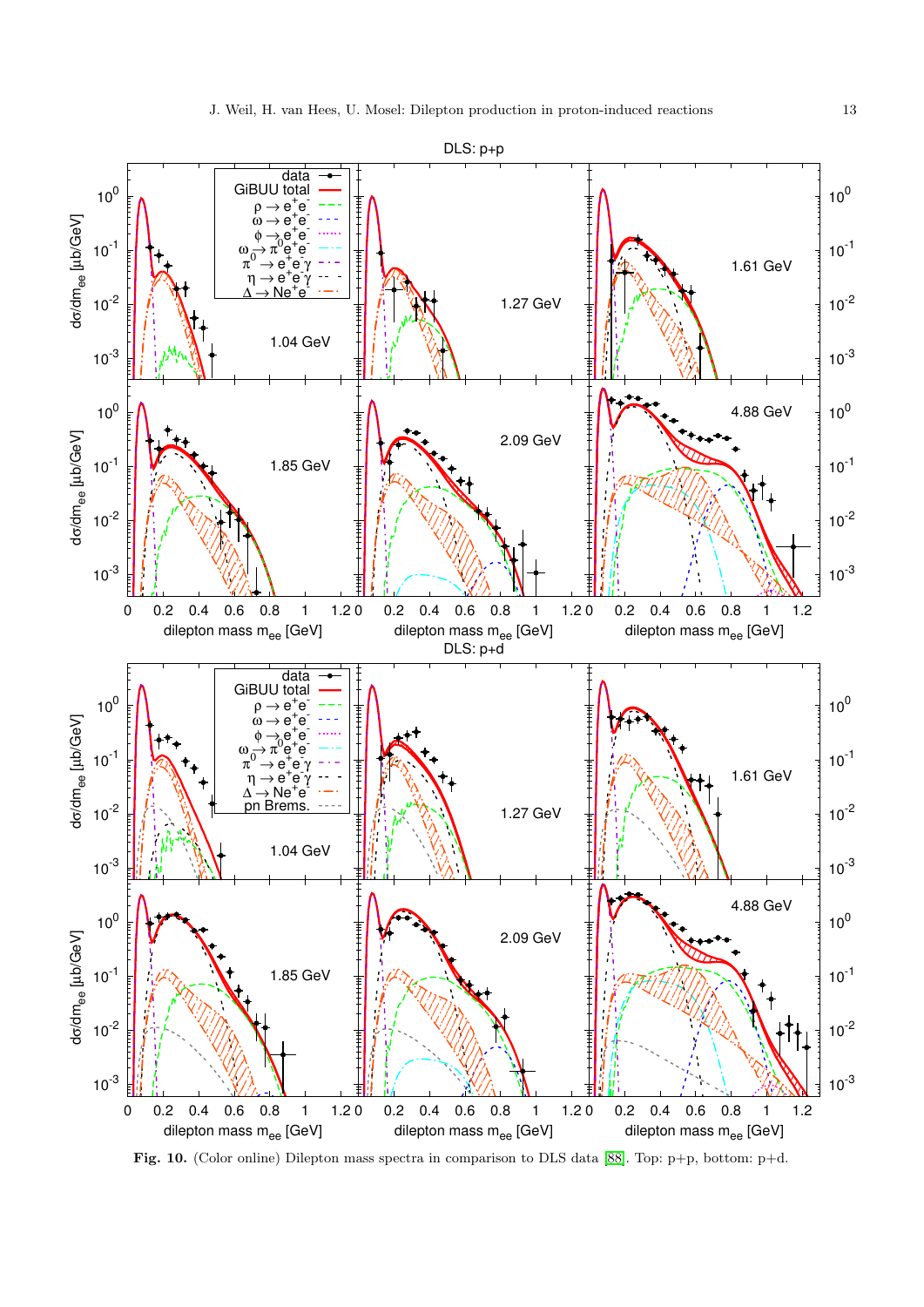

<span id="page-13-0"></span>Fig. 11. (Color online) Dilepton mass spectrum for p+Nb at 3.5 GeV, showing all contributing channels with vacuum spectral functions. The hatched area indicates the effect of the  $\varDelta$ form factor. Preliminary data taken from [\[90\]](#page-17-11), scaled to fit the  $\pi^0$  and  $\eta$  yield.

where  $\rho_0 = 0.168 \,\text{fm}^{-3}$  is the normal nuclear matter density. The value of  $\Gamma_0$  should on average match the momentum-dependent width as obtained from the collision term. We typically use  $\Gamma_0 = 150 \,\text{MeV}$  for the  $\rho$  and  $\Gamma_0 = 80 \,\text{MeV}$ for the  $\omega$  meson. More details on off-shell propagation in the GiBUU model in general can be found in [\[26\]](#page-16-9).

The mass spectrum above 500 MeV can receive modifications from the inclusion of in-medium effects in the vector-meson spectral functions. Fig. [12](#page-14-16) shows the typical in-medium scenarios: The first one includes a collisionally broadened in-medium width, while the second one assumes a pole-mass shift according to

$$
m^*(\rho) = m_0 \left( 1 - \alpha \frac{\rho}{\rho_0} \right) , \qquad (26)
$$

with a scaling parameter,  $\alpha = 16\%$ . The third scenario combines both of these effects. The modifications introduced by these scenarios are roughly on the same order of magnitude as the systematic errors of the data, and so far there is no clear evidence for medium modifications of the vector-meson properties in cold nuclear matter from the HADES data. However, it looks as if a mass shift tends to deteriorate the agreement with the data.

Regarding the  $\omega$  absorption, it should be noted that the GiBUU implementation yields an average collisional width of roughly  $\Gamma_0 = 80 \,\text{MeV}$ . This appeared too low to explain the transparency-ratio measurement of [\[94\]](#page-17-15), which seemed to demand values of 130 to 150 MeV. For the HADES dilepton data, such a discrepancy currently does not seem to exist.

However, one should keep in mind that a statement about  $\omega$  absorption depends on a number of prerequisites. For example, one needs to have the  $\rho$  contribution well under control, since it represents a large background under the  $\omega$ peak. Given the discussion about resonance contributions to the elementary  $\rho$  production, this is already not a trivial task, even more complicated by possible in-medium modifications of the  $\rho$  meson. Furthermore, the size of the  $\omega$ peak in pNb crucially depends not only on the production cross section in pp collisions (which is well determined via the elementary pp data at 3.5 GeV), but also in pn, which is unknown. We assume  $\omega$  production cross sections which are isospin-independent, i.e. equal in pp and pn.

In addition to the in-medium modifications of the vector mesons, also the baryonic resonances can receive similar modifications in the medium. Since the production via baryon resonances is particularly important for the  $\rho$ meson, in-medium modifications of these resonances can lead to further modifications of the  $\rho$  contribution to the dilepton spectrum, which should be considered in future investigations.

The  $p_T$  and rapidity spectra for p+Nb are depicted in fig. [13](#page-15-0) with the same mass binning as in the  $p+p$  case. The shown  $p_T$  and rapidity spectra do not include any in-medium effects for the vector mesons and are not significantly sensitive to such modifications.

For a further discussion of the nuclear effects, it is useful to consider the quantity

$$
R_{\rm pNb} = \frac{\sigma_{\rm pNb \to e^+e^-X}}{\sigma_{\rm pp \to e^+e^-X}} \cdot \frac{\sigma_{\rm pp \to X}}{\sigma_{\rm pNb \to X}} , \qquad (27)
$$

i.e., the ratio of dilepton yields in pNb vs. pp, normalized to the total cross section for these reactions (whose ratio is roughly  $\sigma_{\text{pNb}\to X}/\sigma_{\text{pp}\to X} \approx 25.0$  in our simulations). If medium effects are negligible, this quantity will be unity. Therefore, any deviation from unity indicates medium effects such as, e.g., absorption  $(R < 1)$  or secondary production  $(R > 1)$ . Fig. [14](#page-15-1) shows  $R_{\text{pNb}}$  as a function of the dilepton momentum in four different invariant-mass bins, with the contributions from the different source channels. While  $R_{\text{pNb}}$  is relatively flat in the  $\pi^0$  region, the higher mass bins show a strong enhancement at low momenta, which can be understood as secondary particle production and/or elastic rescattering. The high momentum region in all mass bins tends to show a slight depletion, connected to absorption.

The observable  $R_{pNb}$  could also help to pin down the relative contribution of the  $\Delta$  Dalitz channel to the dilepton spectrum. As can be seen in Fig. [14,](#page-15-1) the  $\Delta$ 's ratio is rather large, due to the enhanced production of the  $\Delta^{+,0}$  charge states in pn collisions, relative to pp. The isospin factors for  $NN \rightarrow N\Delta^{+,0}$  are a factor of two larger in pn than in pp.

This isospin dependence could provide additional constraints for distinguishing the  $\rho$  and  $\Delta$  contributions in the intermediate mass range of 470 - 700 MeV. Since the  $\rho$  channel dominates our simulated cocktail in this mass range (with-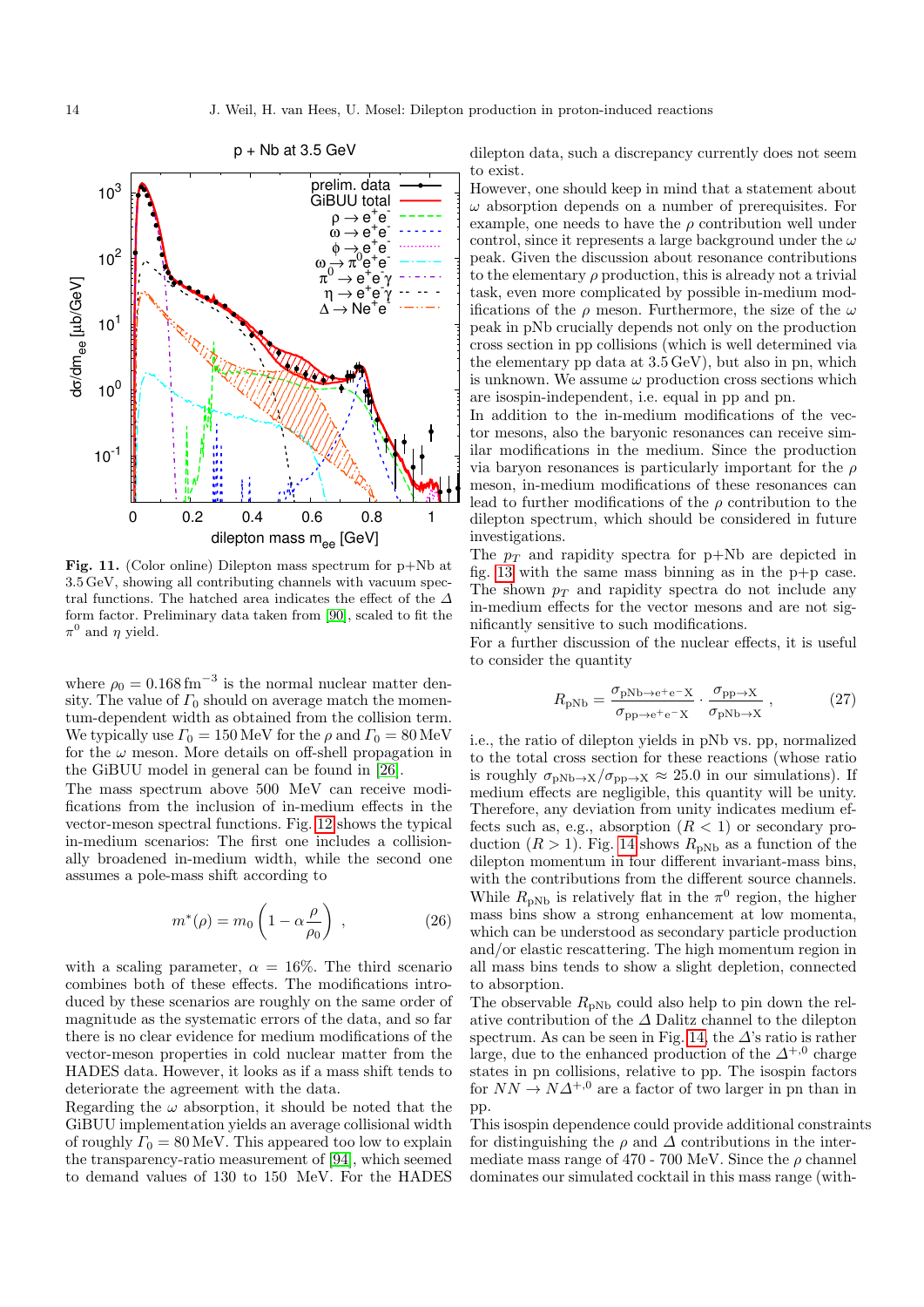

<span id="page-14-16"></span>Fig. 12. (Color online) Dilepton mass spectra for p+Nb at 3.5 GeV. Comparison of different in-medium scenarios (vacuum spectral functions for the vector mesons, collisional broadening, 16% mass shift, collisional broadening plus mass shift). Left: Total spectrum, center:  $\rho$  contribution, right:  $\omega$  contribution. Preliminary data taken from [\[90\]](#page-17-11), scaled to fit the  $\pi^0$  and  $\eta$  yield.

out a  $\Delta$  form factor), the total value of  $R_{\text{pNb}}$  roughly follows the R-value of the  $\rho$  channel. If the spectrum would be dominated by the  $\Delta$  Dalitz channel in this mass range, then the total value of  $R_{pNb}$  would be more similar to the  $\Delta$ 's R-value.

Volker Metag for many stimulating discussions of the topics presented here. This work was supported by HIC4FAIR, HGS-HIRe and BMBF.

## 7 Conclusions

We have shown that the HADES data from elementary N+N collisions can be described consistently by an extended resonance model over the whole range of beam energies. We have set up such a model based on the earlier resonance model approach by Teis et al.

For describing the dilepton mass spectrum at the highest beam energy of  $3.5 \,\text{GeV}$ , an essential ingredient is a  $\rho$ spectral function, which is modified through the production via nucleon resonances, with an enhanced low-mass contribution from low-lying resonances like the  $D_{13}(1520)$ . After fixing the model with the constraints given by the elementary  $N+N$  collisions, the p+Nb reaction at  $3.5 \,\text{GeV}$ is reasonably well described by the GiBUU transport model, using the same input and without requring any in-medium mass shifts. According to our model, the p+Nb data show only a limited sensitivity to collisional broadening of the  $\rho$  meson.

These results also provide the basis for a further investigation of the heavy-ion collisions at SIS energies measured by the HADES collaboration [\[20,](#page-16-3) [21,](#page-16-4) [23\]](#page-16-6).

## Acknowledgments

We thank the HADES collaboration for providing us with the data and the HADES acceptance filter and for many fruitful discussions. Special thanks go to Tetyana Galatyuk, Anar Rustamov, Manuel Lorenz and Malgorzata Gumberidze. Moreover we are grateful to Kai Gallmeister and

#### **References**

- <span id="page-14-0"></span>1. S. Leupold, V. Metag, U. Mosel, Int. J. Mod. Phys. E 19, 147 (2010), arXiv: 0907.2388 [nucl-th]
- <span id="page-14-1"></span>2. R.S. Hayano, T. Hatsuda, Rev. Mod. Phys. 82, 2949 (2010), arXiv: 0812.1702 [nucl-ex]
- <span id="page-14-2"></span>3. R. Rapp, J. Wambach, H. van Hees, Landolt-Börnstein I/23, 4 (2010), arXiv: 0901.3289 [hep-ph]
- <span id="page-14-3"></span>4. T. Hatsuda, S.H. Lee, Phys. Rev. C 46, 34 (1992)
- <span id="page-14-4"></span>5. S. Leupold, W. Peters, U. Mosel, Nucl. Phys. A 628, 311 (1998), arXiv: 9708016 [nucl-th]
- <span id="page-14-5"></span>6. M. Wood et al. (CLAS), Phys. Rev. C 78, 015201 (2008), arXiv: 0803.0492 [nucl-ex]
- <span id="page-14-6"></span>7. M. Naruki, H. Funahashi, Y. Fukao, M. Kitaguchi, M. Ishino et al., Phys. Rev. Lett. 96, 092301 (2006), arXiv: 0504016 [nucl-ex]
- <span id="page-14-7"></span>8. M. Nanova et al. (CBELSA/TAPS Collaboration), Phys. Rev. C 82, 035209 (2010), arXiv: 1005.5694 [nucl-ex]
- <span id="page-14-8"></span>9. M. Nanova et al. (CBELSA/TAPS), Eur. Phys. J. A 47, 16 (2011), arXiv: 1008.4520 [nucl-ex]
- <span id="page-14-9"></span>10. R. Porter et al. (DLS Collaboration), Phys. Rev. Lett. 79, 1229 (1997), arXiv: 9703001 [nucl-ex]
- <span id="page-14-10"></span>11. D. Adamova et al. (CERES/NA45 Collaboration), Phys. Rev. Lett. 91, 042301 (2003), arXiv: 0209024 [nucl-ex]
- <span id="page-14-11"></span>12. R. Arnaldi et al. (NA60 Collaboration), Phys. Rev. Lett. 96, 162302 (2006), arXiv: 0605007 [nucl-ex]
- <span id="page-14-12"></span>13. H. van Hees, R. Rapp, Phys. Rev. Lett. 97, 102301 (2006), arXiv: 0603084 [hep-ph]
- <span id="page-14-13"></span>14. J. Ruppert, C. Gale, T. Renk, P. Lichard, J.I. Kapusta, Phys. Rev. Lett. 100, 162301 (2008), arXiv: 0706.1934 [hep-ph]
- <span id="page-14-14"></span>15. H. van Hees, R. Rapp, Nucl. Phys. A 806, 339 (2008), arXiv: 0711.3444 [hep-ph]
- <span id="page-14-15"></span>16. E. Bratkovskaya, W. Cassing, R. Rapp, J. Wambach, Nucl. Phys. A 634, 168 (1998), arXiv: 9710043 [nucl-th]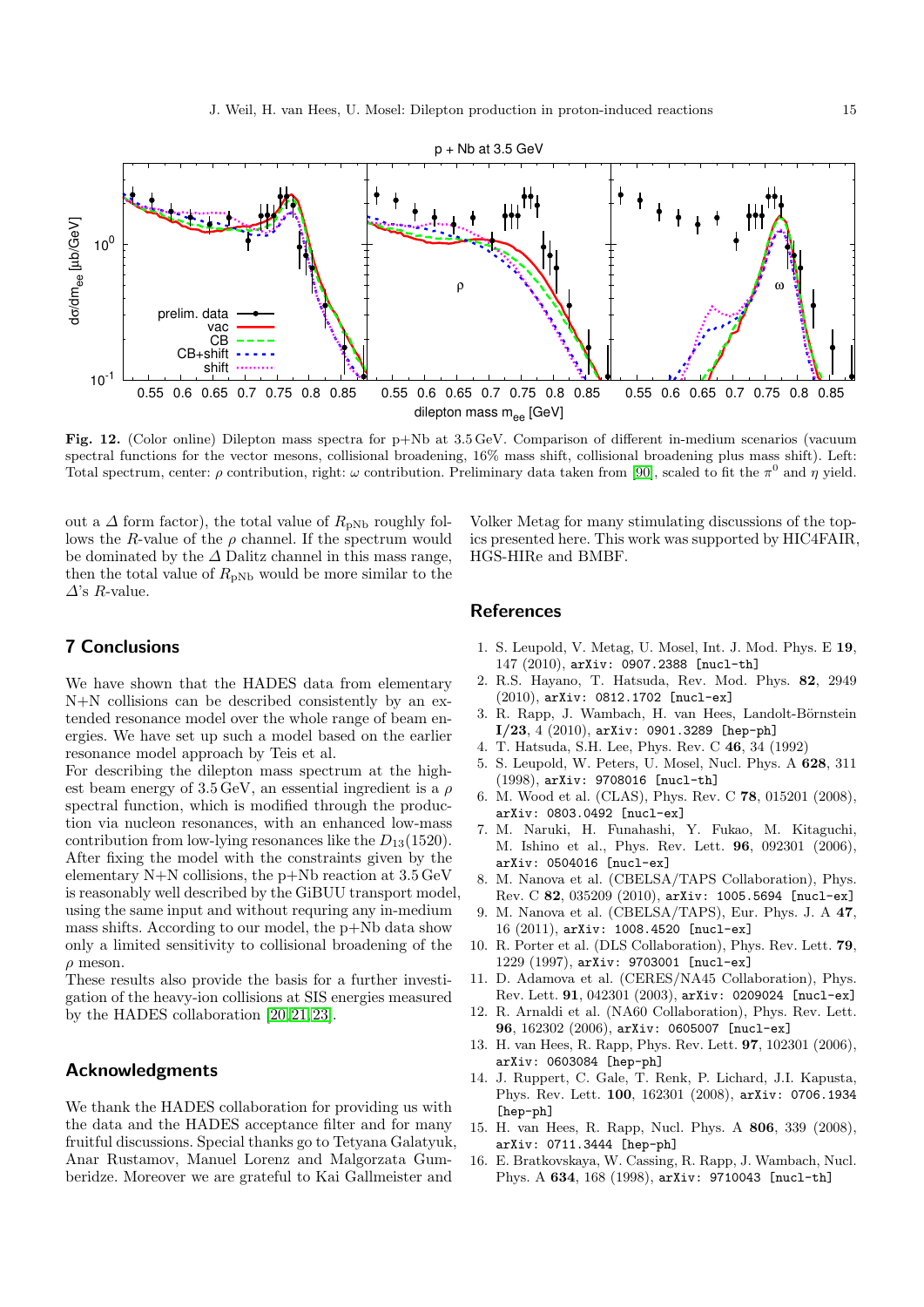

<span id="page-15-0"></span>Fig. 13. (Color online)  $p_T$  and rapidity spectra of dileptons from p+Nb reactions in four mass bins.



<span id="page-15-1"></span>Fig. 14. (Color online) Ratio of dilepton yield from p+Nb and p+p collisions at 3.5 GeV as a function of momentum, in four mass bins.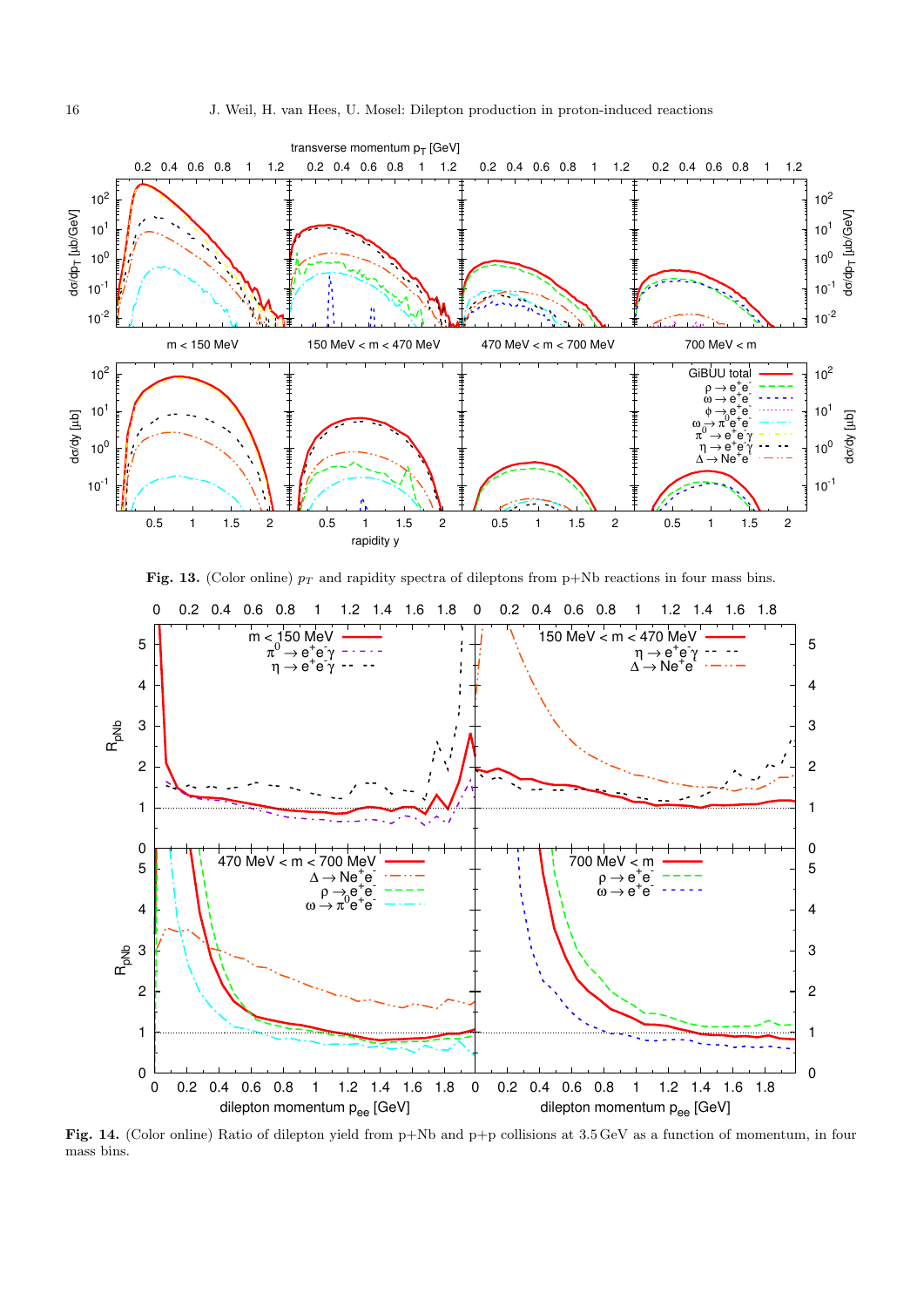- <span id="page-16-0"></span>17. C. Ernst, S. Bass, M. Belkacem, H. Stoecker, W. Greiner, Phys. Rev. C 58, 447 (1998), arXiv: 9712069 [nucl-th]
- <span id="page-16-1"></span>18. E. Bratkovskaya, C. Ko, Phys. Lett. B 445, 265 (1999), arXiv: 9809056 [nucl-th]
- <span id="page-16-2"></span>19. K. Shekhter, C. Fuchs, A. Faessler, M. Krivoruchenko, B. Martemyanov, Phys. Rev. C 68, 014904 (2003), arXiv: 0305015 [nucl-th]
- <span id="page-16-3"></span>20. G. Agakichiev et al. (HADES Collaboration), Phys. Rev. Lett. 98, 052302 (2007), arXiv: 0608031 [nucl-ex]
- <span id="page-16-4"></span>21. G. Agakishiev et al. (HADES Collaboration), Phys. Lett. B 663, 43 (2008), arXiv: 0711.4281 [nucl-ex]
- <span id="page-16-5"></span>22. G. Agakishiev et al. (HADES Collaboration), Phys. Lett. B 690, 118 (2010), arXiv: 0910.5875 [nucl-ex]
- <span id="page-16-6"></span>23. G. Agakishiev et al. (HADES Collaboration), Phys. Rev. C 84, 014902 (2011), arXiv: 1103.0876 [nucl-ex]
- <span id="page-16-7"></span>24. G. Agakishiev et al. (HADES Collaboration), Eur. Phys. J. A 48, 64 (2012), arXiv: 1112.3607 [nucl-ex]
- <span id="page-16-8"></span>25. G. Agakishiev et al. (HADES Collaboration), Phys. Rev. C 85, 054005 (2012), arXiv: 1203.2549 [nucl-ex]
- <span id="page-16-9"></span>26. O. Buss, T. Gaitanos, K. Gallmeister, H. van Hees, M. Kaskulov et al., Phys. Rep. 512, 1 (2012), arXiv: 1106.1344 [hep-ph]
- <span id="page-16-10"></span>27. GiBUU website, <http://gibuu.physik.uni-giessen.de>
- <span id="page-16-11"></span>28. L. Kadanoff, G. Baym, Quantum Statistical Mechanics
- (Addison Wesley Publishing Company, 1994)
- <span id="page-16-12"></span>29. W. Botermans, R. Malfliet, Phys. Rep. 198, 115 (1990)
- <span id="page-16-14"></span><span id="page-16-13"></span>30. Pythia website, <http://projects.hepforge.org/pythia6> 31. T. Sjostrand, S. Mrenna, P. Skands, JHEP 05, 026 (2006), arXiv: 0603175 [hep-ph]
- <span id="page-16-15"></span>32. K. Gallmeister, U. Mosel, Nucl. Phys. A 826, 151 (2009), arXiv: 0901.1770 [hep-ex]
- <span id="page-16-16"></span>33. J. Weil, K. Gallmeister, U. Mosel, PoS BORMIO2011, 053 (2011), arXiv: 1105.0314 [nucl-th]
- <span id="page-16-17"></span>34. S. Teis, W. Cassing, M. Effenberger, A. Hombach, U. Mosel et al., Z. Phys. A 356, 421 (1997), arXiv: 9609009 [nucl-th]
- <span id="page-16-18"></span>35. D. Manley, E. Saleski, Phys. Rev. D 45, 4002 (1992)
- <span id="page-16-19"></span>36. R. Arndt, W. Briscoe, I. Strakovsky, R. Workman, Phys. Rev. C 74, 045205 (2006), arXiv: 0605082 [nucl-th]
- <span id="page-16-20"></span>37. K. Nakamura et al. (Particle Data Group), J. Phys. G 37, 075021 (2010)
- <span id="page-16-21"></span>38. V. Shklyar, H. Lenske, U. Mosel, G. Penner, Phys. Rev. C 71, 055206 (2005), arXiv: 0412029 [nucl-th]
- <span id="page-16-22"></span>39. A. Anisovich, R. Beck, E. Klempt, V. Nikonov, A. Sarantsev et al., Eur. Phys. J. A 48, 15 (2012), arXiv: 1112.4937 [hep-ph]
- <span id="page-16-23"></span>40. M. Effenberger, E.L. Bratkovskaya, W. Cassing, U. Mosel, Phys. Rev. C 60, 027601 (1999), arXiv: 9901039 [nucl-th]
- <span id="page-16-24"></span>41. M. Effenberger, Ph.D. thesis, Justus-Liebig-Universität Gießen (1999), available online at [http://theorie.](http://theorie.physik.uni-giessen.de/) [physik.uni-giessen.de/](http://theorie.physik.uni-giessen.de/)
- <span id="page-16-25"></span>42. J. Cugnon, J. Vandermeulen, D. L'Hote, Nucl. Instrum. Meth. B 111, 215 (1996)
- <span id="page-16-26"></span>43. L. Montanet et al. (Particle Data Group), Phys. Rev. D 50, 1173 (1994)
- <span id="page-16-27"></span>44. V. Dmitriev, O. Sushkov, C. Gaarde, Nucl. Phys. A 459, 503 (1986)
- <span id="page-16-28"></span>45. H. Calen, J. Dyring, K. Fransson, L. Gustafsson, S. Haeggstroem et al., Phys. Rev. C 58, 2667 (1998)
- <span id="page-16-29"></span>46. F. Balestra, Y. Bedfer, R. Bertini, L. Bland, A. Brenschede et al., Phys. Rev. C 69, 064003 (2004)
- <span id="page-16-30"></span>47. X. Cao, B.S. Zou, H.S. Xu, Phys. Rev. C 81, 065201 (2010), arXiv: 1004.0140 [nucl-th]
- <span id="page-16-31"></span>48. V. Kashevarov et al. (Crystal Ball at MAMI Collaboration, TAPS Collaboration, A2 Collaboration), Eur.Phys.J. A42, 141 (2009), 0901.3888
- <span id="page-16-32"></span>49. U. Mosel, M. Post (2001), arXiv: 0103059 [nucl-th]
- <span id="page-16-33"></span>50. M. Post, U. Mosel, Nucl. Phys. A 699, 169 (2002), arXiv: 0108017 [nucl-th]
- <span id="page-16-34"></span>51. G. Penner, U. Mosel, Phys. Rev. C 66, 055212 (2002), arXiv: 0207069 [nucl-th]
- <span id="page-16-35"></span>52. A. Sibirtsev, Nucl. Phys. A 604, 455 (1996)
- <span id="page-16-36"></span>53. M. Abdel-Bary et al. (COSY-TOF Collaboration), Phys. Lett. B 647, 351 (2007), arXiv: 0702059 [nucl-ex]
- <span id="page-16-37"></span>54. E. Paryev, J. Phys. G 36, 015103 (2009), arXiv: 0810.1124 [nucl-th]
- <span id="page-16-38"></span>55. M. Berlowski, C. Bargholtz, M. Bashkanov, D. Bogoslawsky, A. Bondar et al., Phys. Rev. D 77, 032004 (2008)
- <span id="page-16-39"></span>56. T. Browder et al. (CLEO), Phys. Rev. D 56, 5359 (1997), arXiv: 9706005 [hep-ex]
- <span id="page-16-40"></span>57. P. Mühlich, Ph.D. thesis, Justus-Liebig-Universität Gießen (2007), available online at [http://theorie.physik.](http://theorie.physik.uni-giessen.de/) [uni-giessen.de/](http://theorie.physik.uni-giessen.de/)
- <span id="page-16-41"></span>58. L.G. Landsberg, Phys. Rep. 128, 301 (1985)
- <span id="page-16-42"></span>59. B. Spruck, Ph.D. thesis, Justus-Liebig-Universität Gießen (2008), http://geb.unigiessen.de/geb/volltexte/2008/6667/
- <span id="page-16-43"></span>60. R. Arnaldi et al. (NA60), Phys. Lett. B 677, 260 (2009), arXiv: 0902.2547 [hep-ph]
- <span id="page-16-44"></span>61. H. Berghäuser, V. Metag, A. Starostin, P. Aguar-Bartolome, L. Akasoy et al., Phys. Lett. B 701, 562 (2011)
- <span id="page-16-45"></span>62. E. Bratkovskaya, O. Teryaev, V. Toneev, Phys. Lett. B 348, 283 (1995)
- <span id="page-16-46"></span>63. G. Agakishiev et al. (HADES Collaboration), Eur.Phys.J. A48, 74 (2012), arXiv: 1203.1333 [nucl-ex]
- <span id="page-16-47"></span>64. E.L. Bratkovskaya, W. Cassing, Nucl. Phys. A 619, 413 (1997), arXiv: 9611042 [nucl-th]
- <span id="page-16-48"></span>65. M.I. Krivoruchenko, A. Faessler, Phys. Rev. D 65, 017502 (2002), arXiv: 0104045 [nucl-th]
- <span id="page-16-49"></span>66. M. Krivoruchenko, B. Martemyanov, A. Faessler, C. Fuchs, Annals Phys. 296, 299 (2002), arXiv: 0110066 [nucl-th]
- <span id="page-16-50"></span>67. G. Caia, V. Pascalutsa, J. Tjon, L. Wright, Phys. Rev. C 70, 032201 (2004), arXiv: 0407069 [nucl-th]
- <span id="page-16-51"></span>68. Q. Wan, F. Iachello, Int. J. Mod. Phys. A 20, 1846 (2005)
- <span id="page-16-52"></span>69. G. Ramalho, M. Pena, Phys. Rev. D 85, 113014 (2012), arXiv: 1205.2575 [hep-ph]
- <span id="page-16-53"></span>70. M. Post, S. Leupold, U. Mosel, Nucl. Phys. A 689, 753 (2001), arXiv: 0008027 [nucl-th]
- <span id="page-16-54"></span>71. C. Gale, J.I. Kapusta, Phys. Rev. C 40, 2397 (1989)
- <span id="page-16-55"></span>72. G. Wolf, G. Batko, W. Cassing, U. Mosel, K. Niita et al., Nucl. Phys. A 517, 615 (1990)
- <span id="page-16-56"></span>73. R. Shyam, U. Mosel, Phys. Rev. C 67, 065202 (2003), arXiv: 0303035 [hep-ph]
- <span id="page-16-57"></span>74. L. Kaptari, B. Kampfer, Nucl. Phys. A 764, 338 (2006), arXiv: 0504072 [nucl-th]
- <span id="page-16-58"></span>75. R. Shyam, U. Mosel, Phys. Rev. C 82, 062201 (2010), arXiv: 1006.3873 [hep-ph]
- <span id="page-16-59"></span>76. HADES website, <http://www-hades.gsi.de>
- <span id="page-16-60"></span>77. T. Galatyuk, private communications
- <span id="page-16-61"></span>78. R.B. Wiringa, V. Stoks, R. Schiavilla, Phys. Rev. C 51, 38 (1995), arXiv: 9408016 [nucl-th]